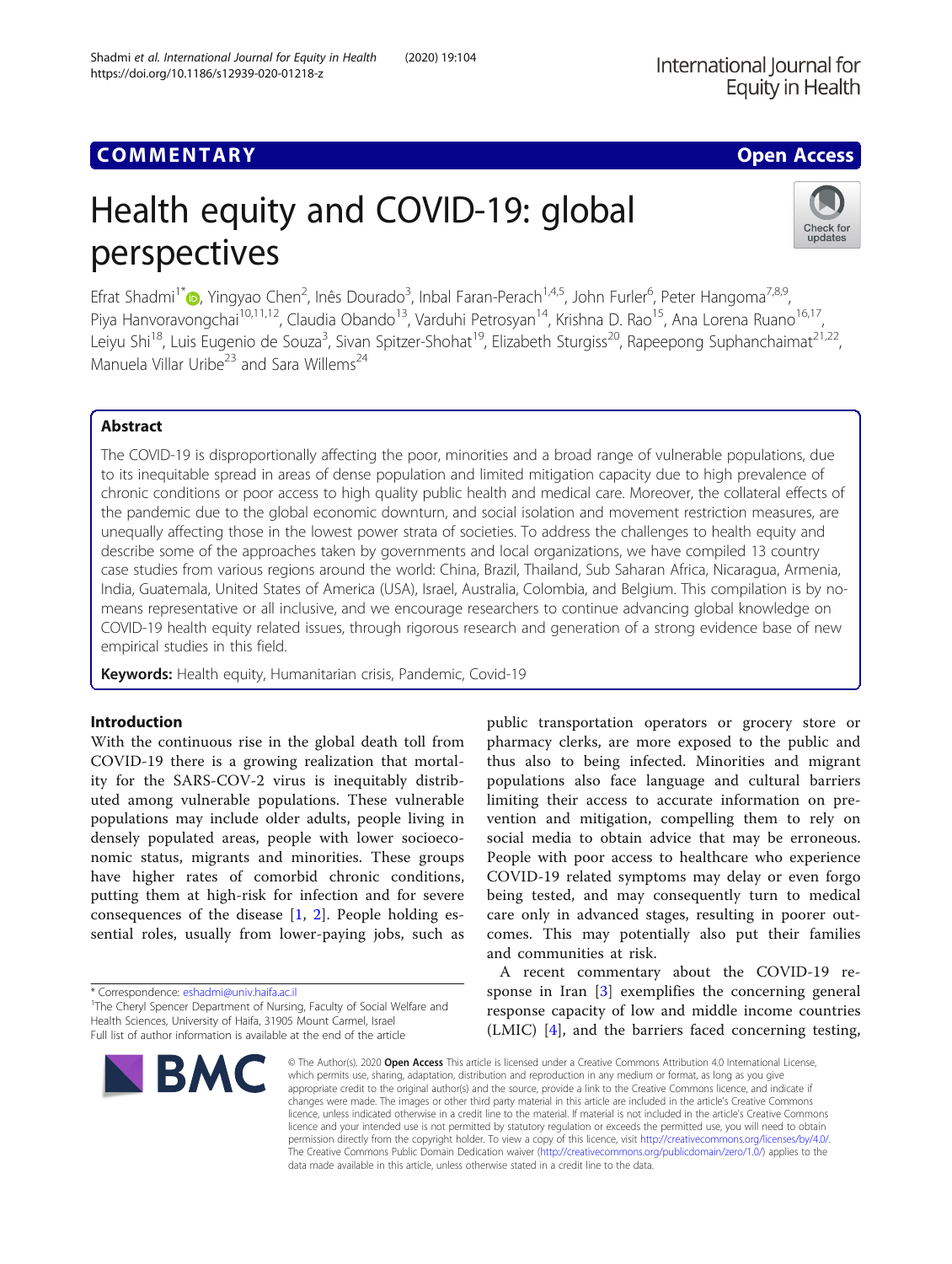provision of protective personal equipment (PPE) for health staff, and advanced medical services. People living in LMICs, as well as millions of poor people living in high income countries, also experience significant barriers to self-protection due to crowdedness, poor housing conditions and poor sanitation. Additionally, the global economic downturn and limited international support puts millions of people in LMICs at significant risk to being food insecure. There is also a lack of adequate control of additional outbreaks. These actual and potential perils have pushed the World Health Organization (WHO) to increase support to these countries to improve resilience and reduce the health and social impact of future health emergencies [[5\]](#page-14-0).

It is of increasing concern that the current COVID-19 death toll fails to capture the devastating collateral effects on health equity. This includes the loss of health insurance, jobs and homes, which increases risk for mental and physical morbidity and all-cause mortality. Social isolation and movement restrictions also jeopardize health and access to basic needs, and point to the need for human rights protection and the development of public health and social measures that are rolled out in a comprehensive manner and without discrimination against vulnerable populations, including refugees, undocumented immigrants and people in detainment and correctional facilities [\[6,](#page-14-0) [7](#page-14-0)]. Thus, comprehensive responses that take into consideration the complexities involved in protecting human rights, including the protection of humanitarian workers [[8](#page-14-0)] need to be systematically implemented.

To address the effects of the current pandemic on global health equity we have compiled 13 country case studies highlighting the unique needs of vulnerable populations and some of the measures taken to address these needs by each country. As information on the global public health response and consequences of COVID-19 is yet to be systematically collected and reported, the case studies presented here provide an interim account of challenges and some emerging solutions, which can potentially be more widely disseminated as countries realize the need to address COVID-19 related health equity issues even after containment of the outbreak. Our team of authors represent expert research and public health professionals in the topics they cover. For a more comprehensive account of publicly reported country data (not specifically focused on health equity) readers are encouraged to turn to the WHO situation and country reports, and to resources such as cross country analysis provided by the Health System Response Monitoring initiative [\(https://analysis.covid1](https://analysis.covid19healthsystem.org/) [9healthsystem.org/\)](https://analysis.covid19healthsystem.org/).

Additional commentaries and research letters, recently published at the IJEqH, add to the growing body of knowledge on COVID-19 related health equity issues and local, country and regional responses. In a commentary from Italy, authors address the perils of discrimination against the elderly in regards to ICU admission criteria and social distancing measures [\[9](#page-14-0)]. A study from Mexico showcases a methodology which may be used by other countries proposing interventions to protect vulnerable families with young children from the negative socio-economic impacts of social distancing measures required to tackle COVID-19 [[10\]](#page-14-0). Spatial inequality is addressed in a recent letter from China on how "pairing assistance" was used in order to mobilize personal to areas hard hit by COVID-19  $[11]$  $[11]$ . A commentary on the challenges facing indigenous communities in Latin America draws a practical guide for designing and implementing a response to COVID-19 in indigenous communities [\[12\]](#page-14-0). Lastly, a commentary on mobile health clinics in the US shows how they can be used to overcome barriers to access that are experienced by under-resourced communities in general, and at times of crisis, such as the COVID-19 presents, in particular [\[13](#page-14-0)]. We encourage authors to continue submitting health equity research papers and commentaries in order to increase global knowledge and allow cross-national learning of what works for those most at need due to the direct and collateral effects of COVID-19 on health equity worldwide.

## COVID-19 health equity perspectives: China Yingyao Chen

COVID-19 pandemic and its successful control and management in China demonstrates that health is at the top priority in response to the serious disease outbreak consequences, compared with economic implications, such as GDP growth rate. In the path of universal health coverage in China, almost all people are covered by the employee urban medical insurance scheme, the urban and rural resident medical insurance scheme or the rural cooperative medical scheme, however, participants of those schemes have different benefit coverages reflecting equity challenges. According to Andersen' Behavioral Model of Health Services Use [\[14\]](#page-14-0), enabling resources is one of important factors to influence equity, so health insurance and its intensive and extensive coverage is key for vulnerable population to access to care.

Dr. Tedros Adhanom Ghebreyesus, director-general of WHO, stated that "equity is critical. This applies to information, innovation, essential medical equipment and supplies, as well as medicines, vaccines, and diagnostics [[15\]](#page-14-0)." In the epidemic of COVID-19, financing for health services is also very important to equitable to access, especially in developing countries.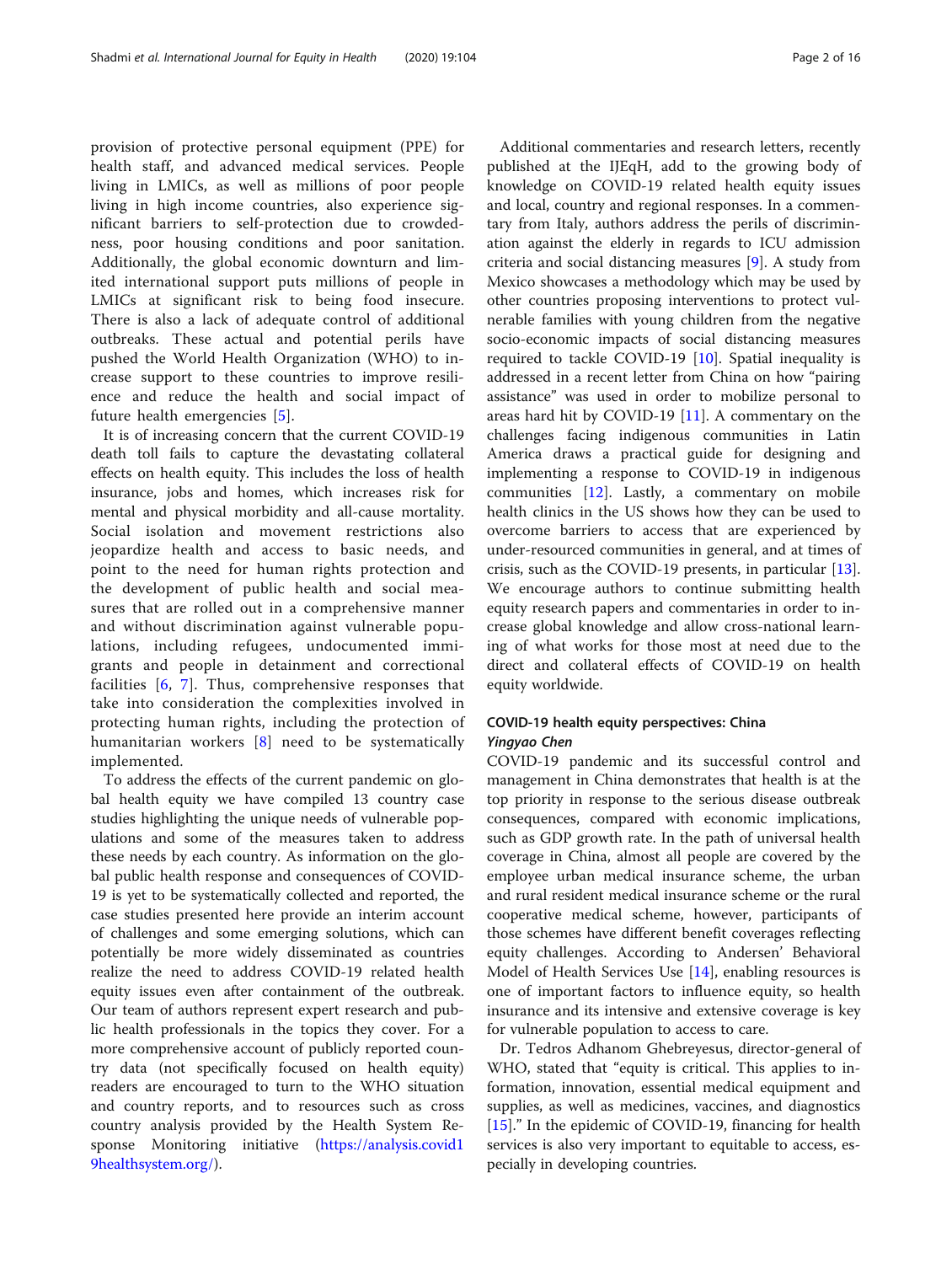For example, in Wuhan, patients who suffered from COVID-19, no matter if from urban or rural residence in Wuhan, hometown in Wuhan or beyond, were covered by any of the medical insurance funds and government subsidies, which averaged 65% insurance rates. Due to services provided to people with COVID-19, hospitals have exclusive insurance funds beyond their usual budgets so that they don't have any financial concerns to accept patients or serious cases in need of ICU. Regarding pharmaceuticals and services for treatment of COVID-19 which were not included in the national drug/services reimbursement lists, they were temporally granted reimbursement  $[16]$  $[16]$  $[16]$ . Special equipment and services, such as -Extracorporeal Membrane Oxygenation Machines (ECMO), equipment for emergency services for very serious COVID-19 patients, were included in reimbursement schemes as needed. In addition, any medical insurance payment included also complicated procedures, and bureaucracy has improved much in the period of COVID-19, so individual patients don't need pay the bill and medical insurance authorities in both regions settle down the transactional payment. Such processes reflect that streamlining of payment in different regions is feasible and implementable. Medical insurance reimbursement policies significantly improved access to COVID-19 treatment in China, and it sheds light on the future development of universal health coverage in the context of health care reform in China.

In addition, caring for disabled people is quite challenging, and Shanghai implemented many measures to meet their needs in the period of COVID-19. The civil services authority classified the disabled, contracted with 3rd party companies, and arranged home nursing care for those high-need people. The local community health centers provided health services for the disable people, including home-visits, online-visits, prescribing, delivery of re-filled drugs, and others. The local citizen organizations with volunteers facilitated other social services if requested, such as food and daily necessities delivery services. It is quite important for those disabled people to access health and social services, and local community organization, the disabled person union, NGO and volunteers played key roles in addressing these needs.

#### COVID-19 health equity perspectives: Brazil

Luis Eugenio de Souza, Inês Dourado

COVID-19 outbreak officially reached Brazil on February 26th, and the first COVID-19-related death was notified on March 17th in São Paulo state. On March 20th, the Brazilian Ministry of Health (MoH) declared the existence of community transmission in the entire territory. On May 13th, the country had accumulated 177, 589 confirmed cases of COVID-19 (84.5 cases/100.000 inhabitants) and 12,400 COVID-19-related deaths - fatality rate of 7.0%. A week later, almost 60.000 cases were estimated, One of the highest transmission rates of the virus in the world [[17](#page-14-0)].

The coronavirus arrived in Brazil by plane, brought by people from the upper classes from Europe, mostly white and highly educated. Once landed, it contaminated domestic workers, generally black and less educated people who, then, disseminated the infection to their poor communities. Given this pattern, the rates of infection and case fatality recorded in China and Italy may not be adequate parameters to anticipate the trajectory of COVID-19 in Brazil, the 9th most unequal country in the world [\[18\]](#page-14-0).

On March 11th, the MoH published guidelines on the isolation of those infected with or under clinical or laboratory investigation for COVID-19. Recommendations of quarantine were first made by state governments with worst scenarios, and later became a MoH recommendation for the whole country. Although the MoH has also recommended quarantine measures, the country's President, Jair Bolsonaro, has insisted on a denialist approach, making public announcements contrary to the scientific evidence existing so far. He has publicly insisted that there is not a public health emergency in place, and has encouraged people to not respect quarantine orientations, alleging that it is necessary to preserve the economy.

The COVID-19 pandemic placed health services under considerable strain and this situation can be worsened in developing countries. Brazil has a public, universal health system known as Sistema Único de Saúde (SUS) established as a universal right of citizens, and a responsibility of the state, under the Federal Constitution, enacted in 1988. SUS is at the forefront of the response to the pandemic. The system, however, has been historically underfunded and particularly harmed by austerity measures implemented in 2016, when public invest-ments in social areas were frozen for 20 years [[19\]](#page-14-0).

In general, Brazil has a high number of ICU beds (2.03 per 10,000 inhabitants), even comparable to that of developed countries. The distribution of beds between the public and private systems, however, reveals, social inequalities. While, SUS has 1.3 ICU beds for 10 thousand inhabitants, the private sector offers 4.45 for 10 thousand beneficiaries [[20](#page-14-0)]. In view of this situation, the Brazilian government, like those of other countries, would be expected to mobilize or request private services to act in a collaborative and coordinated manner with public services. However, the opposite is true: the federal government has not required any private sector participation. Furthermore, inequities are observed at the regional level. The Southeast region, the richest in the country, has 2.58 ICU beds per 10,000 inhabitants, while the poorer North and Northeast regions have 1.23 and 1.35 ICU beds per 10,000 inhabitants, respectively.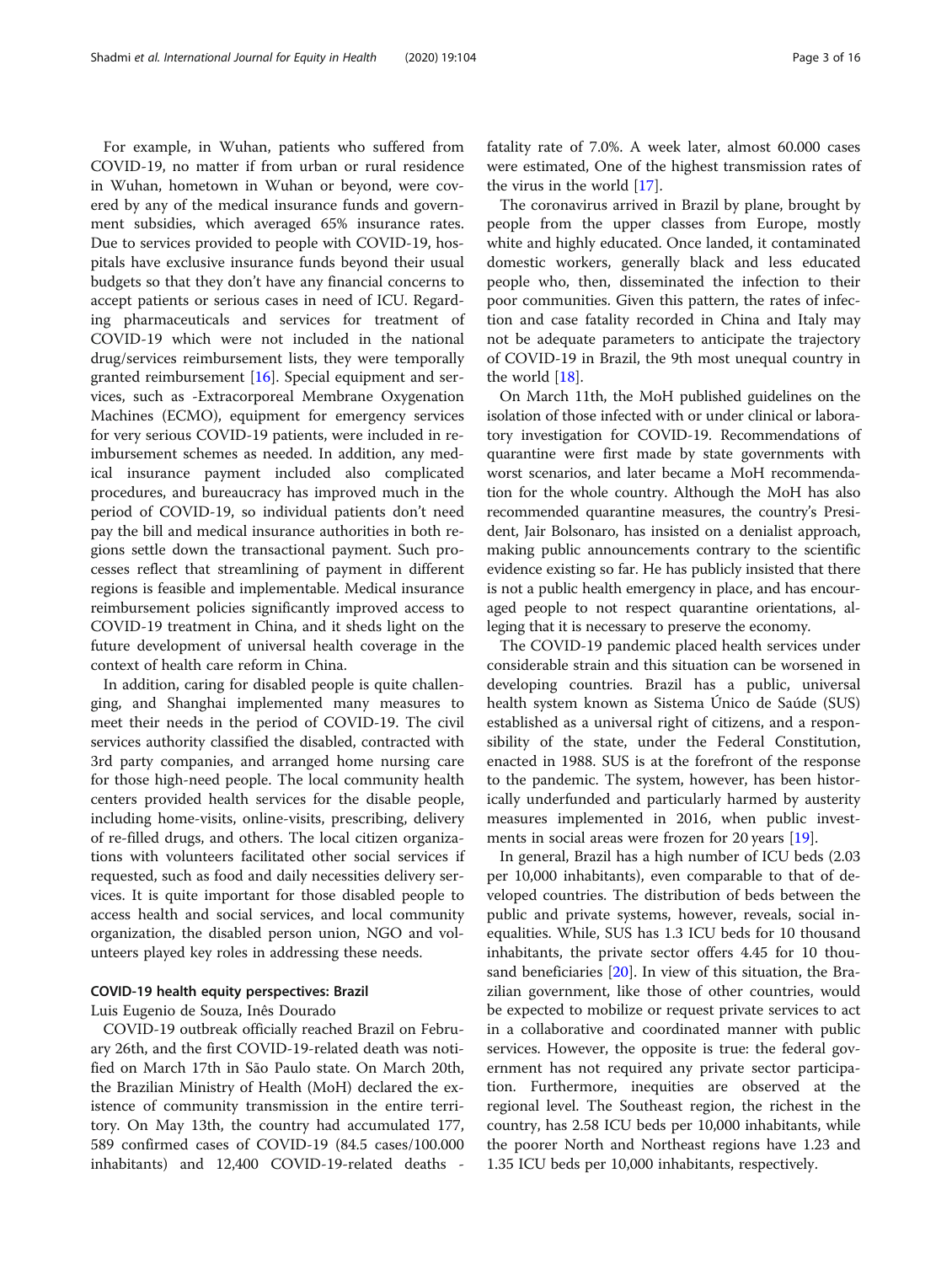Considering that 30 million Brazilians do not have basic sanitation  $[21]$  $[21]$  $[21]$ , it is easy to understand that the simplest recommendations - such as washing hands frequently or using alcohol gel - are difficult to be carried out for a large proportion of the population. Likewise, it is almost impossible to avoid crowding or to recommend home-office working for the 11.4 million people who live in slums [\[21](#page-14-0)], sharing cramped and poorly ventilated houses and with needs to go out to manage their daily lives. Therefore, the risk of COVID-19 may be greater among the poorest Brazilians reflecting socio and economic inequalities.

Furthermore, this economically disadvantaged population is the one with the highest prevalence of chronic conditions such as diabetes, hypertension, cardiovascular and respiratory diseases. In fact, the National Health Survey (2013) revealed that the proportion of people with one or more of these conditions represents 54% from the group that only attended elementary school versus 28% from the group that attended high school and 34% from the best-educated group [\[22\]](#page-14-0). And it is known that the presence of comorbidities is a strong predictor of COVID-19 severity.

Racial inequality is also an important issue in Brazil as the majority of poor people are black. Moreover, it is already playing a role during the pandemic as the higher case fatality rate by COVID-19 is among blacks. Although Blacks represent 23.1% of hospitalized Brazilians with COVID-19, 32% of them died, and among whites, the situation is reversed, as the proportion of hospitalized cases is 73.9 and 64.5% died [[23\]](#page-14-0).

Indigenous people are also a group of those most vulnerable to the COVID-19 pandemic due to worse social, economic and health conditions than non-Indigenous, which can increase the risk of the disease. In addition, barriers to access health services due to geographic distance or the unavailability of health services represents yet another disadvantage of this population.

Two other sub-groups of the population in a situation of vulnerability are noteworthy: prisoners and homeless people. Brazil has the third-largest prison population in the world, 773,000 prisoners. It is estimated that 80% of the prison population will be infected with the virus, of which 20% may need hospitalization and 10,000 (8%) may need an ICU bed [[24\]](#page-14-0). So far, initiatives taken to protect this population have been limited to suspending visits and temporary exits, and general guidelines on health care issued by the MoH. Not surprisingly, several rebellions are taking place in prisons. According to the Institute for Applied Economic Research (Ipea), in 2015, there were 101,854 homeless people in Brazil [\[25](#page-14-0)]. They are invisible to social policies, even to emergency measures as the small allowance of 100 US\$ a

month, for 3 months, which the National Congress approved and the government is being slow to pay.

Finally yet importantly, Brazil may face difficulties in responding to other health problems, such as those related to sexual health during the pandemic. Experience from past outbreaks indicates the need to pay attention to the potential effects of the COVID-19 pandemic on sexual health outcomes, both at immediate and long terms [\[26](#page-14-0)]. Moreover, little is known about the effects of COVID-19 on sexual health and prevention of HIV and other sexually transmitted infections (STI) so far, and the limited available data requires cautioning against early assumptions. Potential negative impacts of COVID-19 that may be anticipated include a shortage of provisions, such as condoms, antiretroviral drugs for HIV/AIDS and antibiotics to treat STI; diversion of healthcare providers to help address the epidemic; and diversion of financial resources to COVID-19 response, reducing the availability of sexual healthcare delivery. In Brazil, the provision of minimum healthcare services in all areas during the pandemic has been recommended, with federal recommendations on maintaining the delivery of HIV testing, STIs diagnosis and treatment, and regular supply of HIV pre-exposure prophylactics (PrEP). However, even when services are available people may be unable to go to healthcare facilities during the pandemic because quarantine can lead to economic hurdles; or they may avoid doing so as means to avoid crowds10 or to avoid disclosing their sexual health needs to people within their household. Yet, quarantine may result in changes in sexual behavior, which can consequently affect the use of preventive methods.

In sum, the social, racial and regional inequalities present in Brazil are revealing themselves in rates of infection and lethality, as well as in the possibilities of conforming to quarantine and other preventive measures, and in access to intensive care health services.

## COVID-19 health equity perspectives: Thailand Piya Hanvoravongchai, Rapeepong Suphanchaimat

With the ongoing global challenges posed by COVID-19, Thailand health systems seem to be in good control of the situation considering disease containment and medical care responses. As of 18th May, the Ministry of Public Health reported 3028 confirmed cases or less than 50 cases per million population, and 56 deaths [[27\]](#page-14-0). Initial responses in the medical care system may seem somewhat chaotic. Inadequate surgical masks and personal protective equipment for frontline health care workers, were met with public outcry and it incited strong citizenry-based responses through various donations to support the health workers. Over time, better coordination and communications eased the tensions and strengthened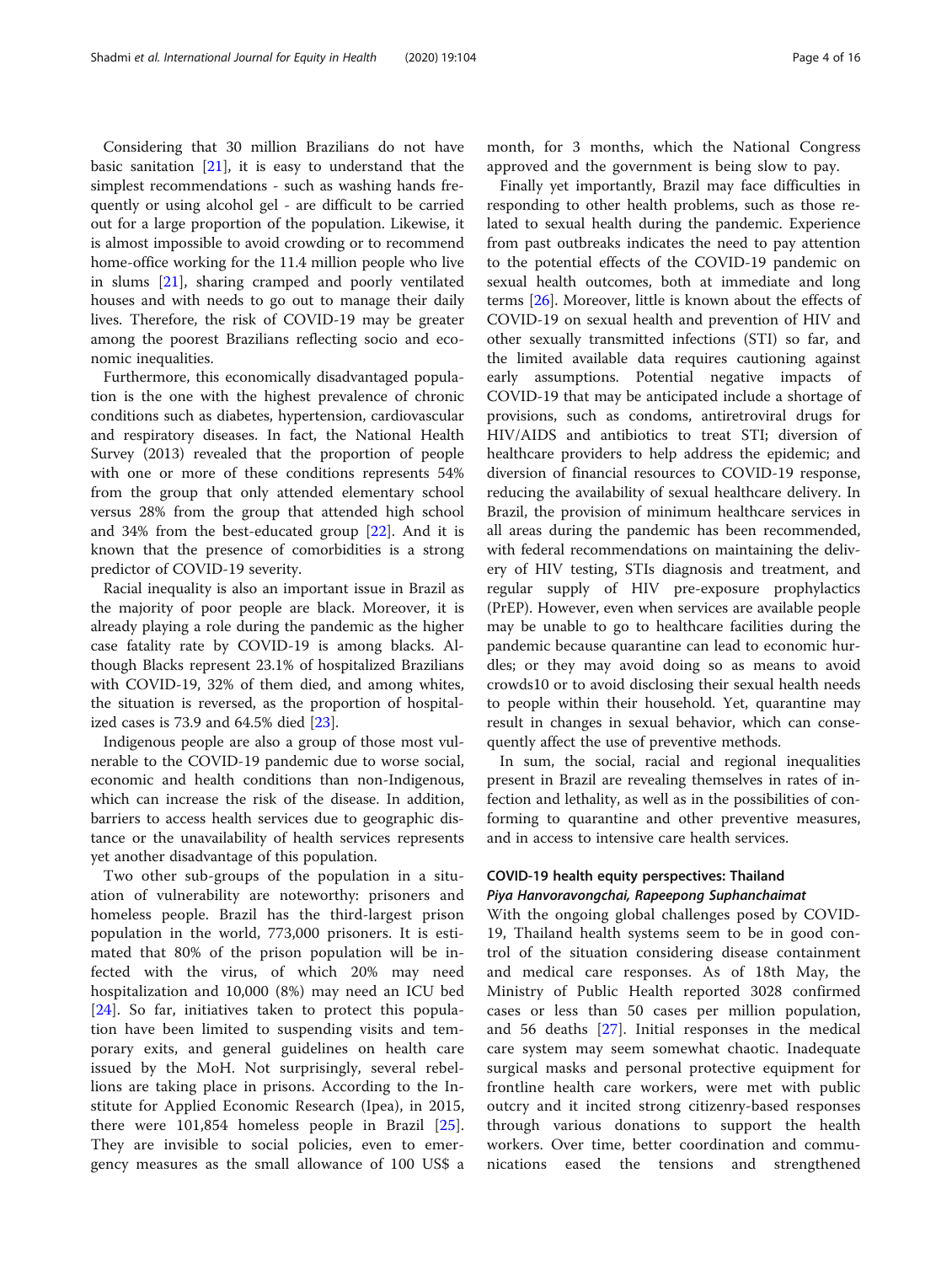Government's response to help improve the epidemic situation.

Thailand's relatively strong health care delivery system and its near universal coverage of health insurance in the country have contributed to such achievement [\[28](#page-14-0)]. It is considered among the top 10 of the most prepared countries and ranks the first among all upper-middle income countries based on the 2019 Global Health Security Index [\[29](#page-14-0)]. The extensive network of health care facilities and primary health care, majority in the public sector, contributed to the success of case finding, contact tracing, and containment efforts. Local health officers and village health volunteers worked in consort with the Ministry of Public Health's investigation team in performing active case finding and contact tracing, and were active in promoting public health measures and messages for social/physical distancing, including providing support to those traveling back to their local community, after the partial closedown in big cities, to complete their quarantine requirements. Existing near universal health financing coverage allows the Government to quickly offer free COVID-19 tests and medical care, through the three major public health insurance schemes in the country, resulting in no financial barriers to necessary tests and health care access.

The COVID-19 pandemic is in its initial months and it is still a long way to go. Nevertheless, the experience in Thailand already revealed several areas for improvement of our health care systems. One vulnerable population is the overseas migrant workers which Thailand has over four million of them [[30\]](#page-14-0), many entered the country illegally and do not have health insurance coverage. Their working and living conditions are conducive to exposure and spread of the infectious disease. Though the Ministry of Public Health sent a message to the wider public that all migrants regardless of their legal status are allowed to enjoy COVID-19 test and treatment without financial barriers, such policy message is not effectively operationalized due to various reasons, including varying interpretations on the rights of migrants, let alone the bureaucratic constraints. To strengthen pandemic responses and mitigation, better coordination and sharing across health information systems will be necessary.

The bigger challenge to health equity will likely stem from the social and economic implications from the pandemic and its policy responses such as partial lockdown restrictions. Potential delay in treatment may result in an increase in complications and severity of diseases, particularly for chronic disease sufferers of the poor and marginalized populations. Inadequate social protection coupled with inadequate social support from the government to mitigate the impacts of economic recession and rising unemployment means more households and children will be pushed into poverty. From the World Social Protection Report 2017–2019, the level of allowance for old age pension was very low and inadequate despite its universal coverage, and nearly four million children were still not covered by any social protection such as child support grant [\[31](#page-14-0)]. A rapid assessment of non-Thai populations identified job loss and inadequate income to cover daily living expenses as their main challenges [[32\]](#page-14-0). Lesson from previous economic crisis shows that physical and mental health problems can potentially rise, especially among the poor and vulnerable populations [[33](#page-14-0)].

The news media started reporting on long queues of people lining up for food and necessity donations in various communities in the country. It is a demonstration of social solidarity but charity alone will not be able to solve the upcoming social and health problems especially during the challenging times. Thailand has made good systematic progress towards universal health coverage. The current crisis can serve as an important opportunity to mobilize public support to narrow the gaps and strengthen national policies to address social determinants of health and universal social protection, an imperative for better equity in health and social justice.

## COVID-19 health equity perspectives: sub Saharan Africa Peter Hangoma

The burden of deaths from covid-19 has been unequally borne by old people and those with pre-existing chronic conditions [\[34\]](#page-14-0). Faced with just over 16,200 cases and 873 deaths as of April 16th, which accounted for less than 1% of global infections and 0.6% of deaths, the corona virus cases in Africa have grown faster than the global average, increasing almost 5 folds in Africa, standing at 75,380 as of May 16 -- many times higher than the global average growth. Deaths have increased 3 folds with 2563 confirmed deaths by May 16. While it is noteworthy that drastic interventions have been taken by governments in Africa, like in other parts of the world to contain the virus [[35](#page-14-0)], governments are beginning to relax these interventions given the discussion that such interventions may cause more deaths from hunger and other diseases than the Corona virus itself. A careful application of interventions and lockdowns is still required to slow down the rate of transmission to levels which health systems can handle, while at the same time avoiding excessive lockdowns that may hurt the poorest. Although discussions are beginning to emerge, there has been less attention on how covid-19 and the accompanying interventions may disproportionately affect the poor and other vulnerable groups [\[36](#page-15-0)], and what measures can be put in place to mitigate their suffering. A focus on equity is important given that reducing inequality is one of the fundamental sustainable development goals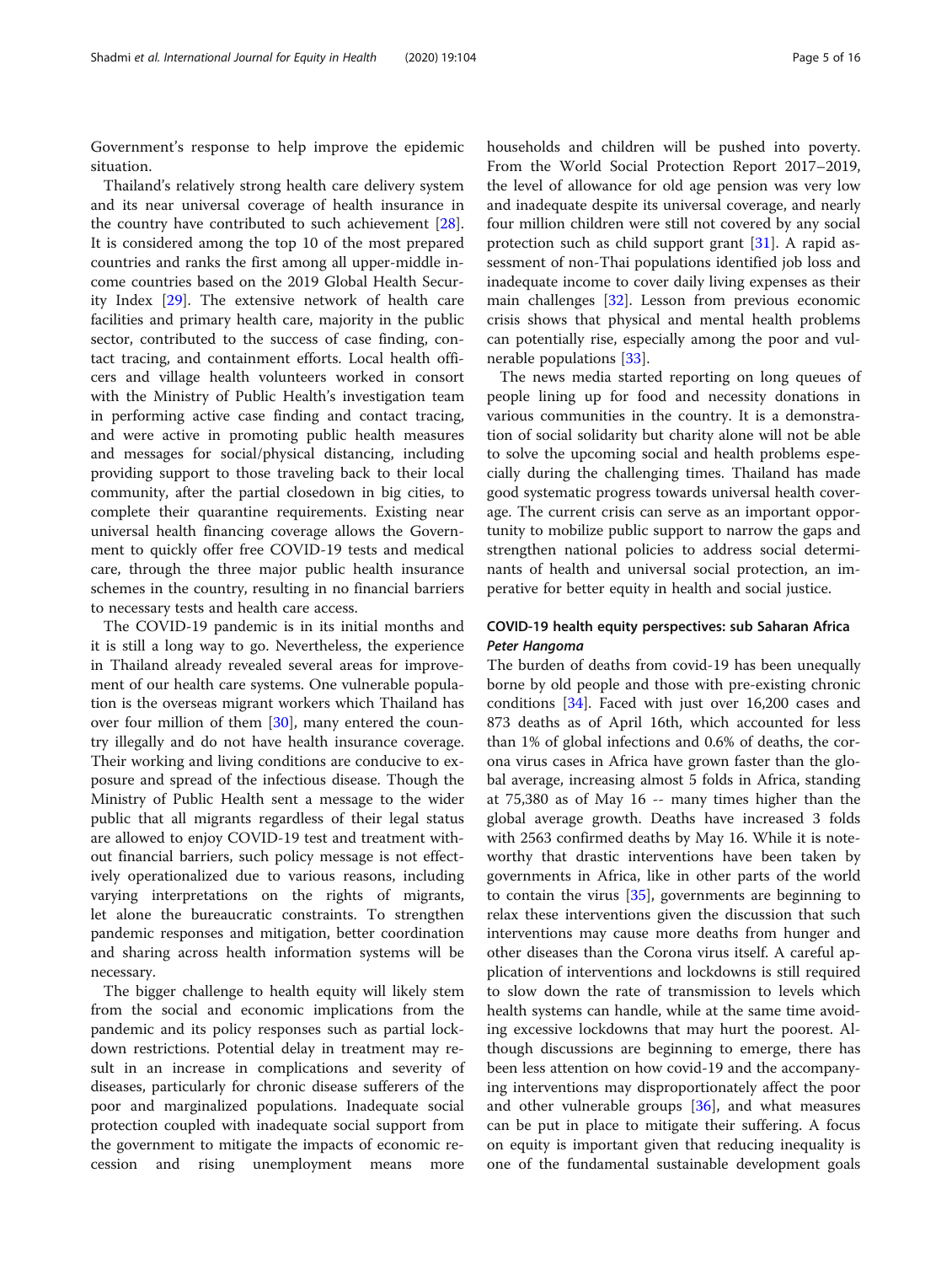(SDGs). Unlike the high-income countries of Europe, North America, and Northern Asia, most countries in sub-Saharan Africa (SSA) already bear a substantial burden of infectious diseases like HIV/AID, Malaria, and Tuberculosis [[35](#page-14-0)]. The burden of chronic conditions is also rising. Worse still, over half of its population live in poverty with poor living conditions and limited access to social services and amenities. Most countries have weak health systems. The coronavirus and measures taken to contain it may have serious equity effects.

First, poor households, who constitute the largest proportion of the population in SSA, are likely to be hit the hardest by covid-19 because the celebrated interventions of social distancing and staying at home are unlikely to be effective [\[35](#page-14-0)]. This is because the majority live in crowded conditions implying that the infection rate, or the average number of people that each infected case will infect, in such crowded conditions is likely to far above the estimated 2–4. Serious efforts are needed to interrupt the spread to these communities.

Second, supply and demand for other health services is also likely to be affected [[37](#page-15-0)], disproportionately affecting the poor. On the supply side, with so much effort concentrated on the fight against covid-19, there are concerns that other health services may suffer. With limited resources, most countries in SSA will divert funds to the fight against covid-19 and neglect other conditions such as malaria, maternal and child health conditions, and tuberculosis which account for some of the highest death rates among the poor and account for a substantial share of the disease burden. For example, In Zambia, like many African countries, maternal and newborn conditions, cause substantial mortality, are costly [[38\]](#page-15-0), and access to health facilities is important. Previous studies have shown that during pandemics, all-cause mortality rises substantially [\[39\]](#page-15-0). Since the burden of these conditions is already unequally borne by the poor, the covid-19 pandemic is likely to reinforce these inequalities. On the demand side, people are likely to shun or forego care. This is likely due to the fear of contracting coronavirus in health facility or a result of perceived reduction in the quality of health services as health resources are concentrated towards the fight against covid-19.

Third, although primary health services are said to be free at the point of use in Zambia, like many other SSA countries, there are other costs that must be borne by patients who want to access health services. These include transport cost as well as costs of medicines and diagnostics that are not provided in health facilities. These costs are likely to rise as covid-19 spreads and poor households in urban slums and rural areas will likely constitute a disproportionately higher share of the financial risk as they attempt to seek treatment or self-

medicate. This will raise the risk of catastrophic spending and impoverishment, driving them deeper into poverty.

Fourth, and last, inequalities in nutrition as well as access to food and other services are likely to be reinforced by lockdowns which restrict business activity of the majority of the population [[40\]](#page-15-0). More than 85% of the population in SSA are employed in the informal sector, mostly depending on daily income for survival of their families and have limited or no access to social protection. In addition, the nature of these jobs is such that they cannot be done from home. In Zambia, the closure of mines, restaurants, bars, and other supporting businesses has sent a lot of people home without any benefits, as is expected in informal employment. In addition, there is anecdotal accounts that the general economic environment cause by lockdowns has forced small scale traders and marketeers, transporters, etc., to close their business which has subjected their families in economic hardships.

## COVID-19 health equity perspectives: Nicaragua Claudia Obando

While the rest of the world is receiving warnings about the coronavirus, the Nicaraguan government has not been imposing measures to prevent spread of the virus. Considered the second poorest country in Latin America, the health system is a big problem not only because of the conditions of the public hospitals, but also because of the catastrophic of the public health system response. Knowing that prevention could help mitigate impact of the pandemic, the government ignored this, risking the health of people by promoting Easter celebrations and gatherings on beaches.

According to official figures Nicaragua has 25 confirmed cases of the COVID-19 (May 19th), but the government reports have been criticized from different institutions, including PAHO and Human rights organizations. Criticism stems from the acknowledgement of how rapidly COVID-19 can spread, especially if people are not taking precautions, and from comparison to neighboring countries, which closed the borders since the first cases were detected in Central America.

Besides the negligent actions of the government and the poverty, the public have been taking their own safety measures, by fabricating facemasks, promoting hand washing, staying at home and not sending children to school -- all individual decisions based on recommendations spreading especially from social media.

## COVID-19 health equity perspectives: Armenia Varduhi Petrosyan

Armenia is a small country with a population of three million; it allocates around 1.5% of its GDP as tax-based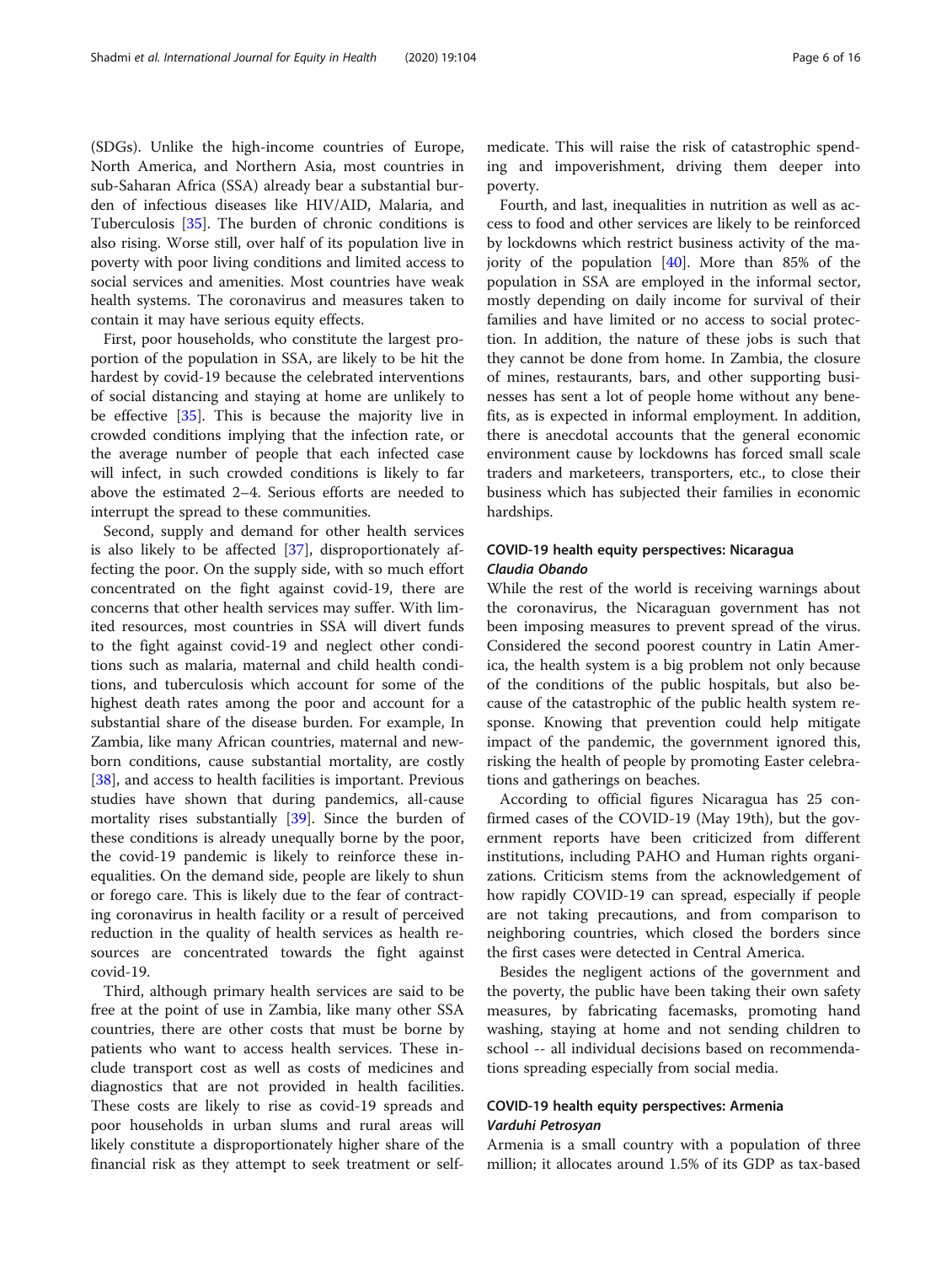public expenditure on health. However, public health efforts, primary health care, emergency care, and care for infectious diseases is currently fully covered by the government from general taxes.

The Armenian government started working on this issue in January creating a special government intersectoral commission to develop and implement strategies to address the situation with SARS-CoV2. On March 16, the Armenian Government declared a state of emergency, a week or so later a complete lockdown. A major public awareness raising campaign started about the virus, how to prevent the spread of the virus, about what is lockdown, self-isolation, quarantine, etc. The majority of citizens trust the current government in Armenia and it helps to manage the pandemic situation much better. Government is very transparent about the situation in the country. Different branches of the government continuously have press conferences to inform the public about the current situation and 18 different programs that the government developed to help socially vulnerable households, daily wage earners, those who lost their job because of the pandemic, and small and medium size businesses, particularly those who did not lay down their employees. The Committee and all government agencies have widely shared their hot line numbers to be accessible to the citizens.

Moreover, the Government, in collaboration with the IT sector, developed an Application on COVID 19 symptoms for self-diagnosing and giving advice to those who seem to be at risk on how to contact primary healthcare providers, and sending an alert to the National Center for Disease Control and Prevention about a need to do testing. It also provides latest official news and advice on infection control. The Government is also using mobile phone tracking to strengthen the contact tracing efforts.

Government organizes charter flights to ship newly purchased medical equipment, medical masks, PPE, PCR tests, and other necessary materials. Government is also supporting local production of medical masks and diagnostic tests to improve access to those goods.

The Government, including the Ministry of Social Protection, has changed the way they distribute pension to make sure that the pensioners do not leave their house to get their monthly pension. Pension is being taken to their apartments/houses.

The Ministry of Health (MOH) and the Government came up with different plans for different stages of the epidemic in Armenia. The MOH first changed the Infectious Disease Hospital to one accepting only COVID 19 patients. In parallel, nine other hospitals/clinic – five in Yerevan, the capital city, and four in the other regions of Armenia – were renovated, furnished, and equipped to accept only COVID 19 patients. One of the biggest state-owned multidisciplinary hospitals was also reprofiled for COVID 19 patients only providing an opportunity to have appropriate care for patients with multimorbidity. In addition to this, to be ready for a worst-case scenario, in Yerevan and the regions several big sports/concert halls are prepared to admit patients if the number of patients goes up disproportionately. The MOH has been expanding the lab capacity in the country to be able to do more testing per day without compromising safety of the staff.

Algorithms have been prepared for the Primary Care Providers to be able to respond to the situation properly, making sure everyone has good access, but without putting others into danger. All the primary care facilities have been working extended hours with 24-h functioning hot-lines. The phone numbers of all facilities have been widely circulated among the citizens, so that they could contact primary care providers and check with them about appropriate steps. Primary care providers in consultation with the National Center for Disease Control and Prevention make decisions when a special ambulance service should transfer the patient to a specialized facility for diagnostics and care.

Moreover, hot line numbers of the Ministry of Health and its National Center for Disease Control and Prevention have been widely circulated via TV and social media to make sure all citizens have equal access to the existing resources.

So far, all the confirmed cases, even without symptoms or very mild symptoms have been put into either hospitals or special hotels to fully isolate them and prevent the spread of the virus. Armenia has a supply of all those medications that many countries have tried for treating particularly severe COVID 19 patients.

The National Institute of Health of the Ministry of Health has been conducting large scale trainings of physicians, nurses, and lab technicians. In collaboration with the Diaspora High Commissioner's Office continuous webinars are organized between Armenian and diaspora health professionals to share their experience with each other.

Starting March 1, when the first case was identified, the Ministry of Health started rigorous contact tracing and quarantining all exposed persons, and later all travelers coming to Armenia from different countries. The Government of Armenia mobilized many hotels for these people under quarantine. The conditions, including food, and other amenities have been very good and safe equally for everyone. The staff organizing quarantine have done a lot to protect the dignity and mental health of people. Later, the Armenian Government organized charter flights to bring its citizens from neighboring countries, most of them were migratory workers who were left without housing and jobs because of the pandemic. Many of these citizens are now in Armenia,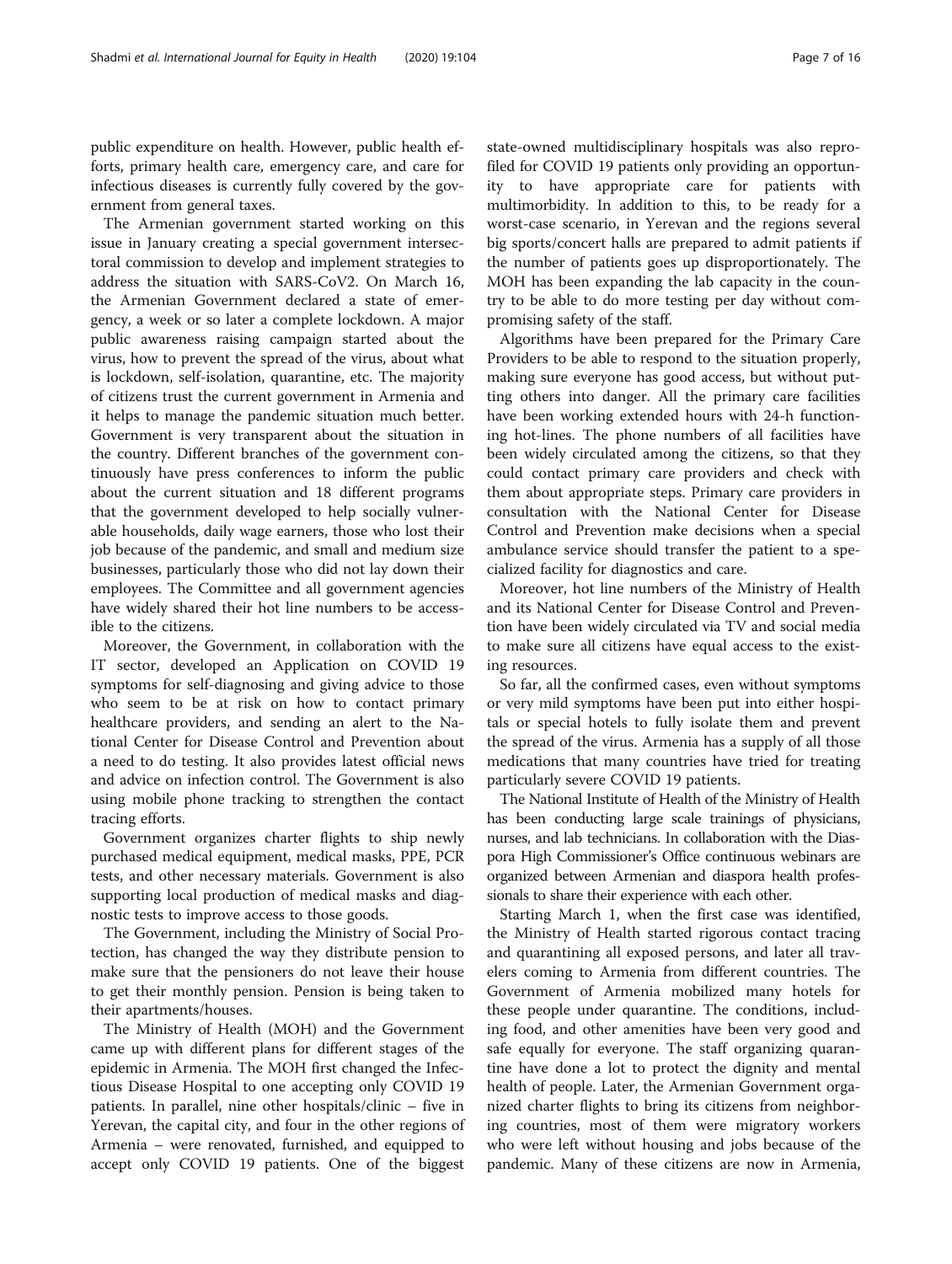under 14 day quarantine that is fully supported by the government, at 0 cost to the citizens, in safe and good conditions.

Social solidarity: during the pandemic the regular citizens made donations to a special account to get additional medical resources needed such as PPE, equipment, tests, and for making extra payment to the frontline health providers. Thousands of citizens and diaspora contributed financial resources for this purpose.

Thousands of volunteers got together to offer help and support to older age citizens of Armenia who are at higher risk for COVID 19. They prepared packages with food and other necessary items for 1 month or 3 months, so that our older age people do not go to stores. The priority has been given to those older age people, who live alone.

The international agencies have also mobilized resources to help Armenia. Several countries made donations of medical tests and other needed supplies.

Concluding remark: In my judgement, the Armenian population did not face inequity in access to information, to safe and appropriate quarantine services, access to diagnostic tests and care for COVID 19. Given the available scarce resources, I think, the Armenian Ministry of Health and Government have done a tremendous amount of work with great commitment to protecting wellbeing of their citizens.

My concerns are related to health consequences of economic downturn and widening income inequality in societies. Moreover, with major global disruptions in flights and transportation of goods, there might be disruptions of medical supplies, and those with multiple chronic conditions, one of the most vulnerable groups, could suffer the most because of these disruptions. The inequity between high-income vs. low- and middleincome countries will become even more concerning. I think, all the countries should collaborate and unite their efforts to mitigate the consequences of this pandemic.

This pandemic demonstrates very vividly the need for universal health coverage, the benefits of having strong public health services, and the importance of social solidarity.

More information about Armenia's response is available at: COVID 19 Health System Response Monitor: Armenia [https://www.covid19healthsystem.org/countries/armenia/](https://www.covid19healthsystem.org/countries/armenia/countrypage.aspx?fbclid=IwAR01MvAuqMrRF2VOfW_mrFlW_7tzgE6a_2Km71X-Jb0I33aCLAQxoLY481M) [countrypage.aspx?fbclid=IwAR01MvAuqMrRF2VOfW\\_](https://www.covid19healthsystem.org/countries/armenia/countrypage.aspx?fbclid=IwAR01MvAuqMrRF2VOfW_mrFlW_7tzgE6a_2Km71X-Jb0I33aCLAQxoLY481M) [mrFlW\\_7tzgE6a\\_2Km71X-Jb0I33aCLAQxoLY481M](https://www.covid19healthsystem.org/countries/armenia/countrypage.aspx?fbclid=IwAR01MvAuqMrRF2VOfW_mrFlW_7tzgE6a_2Km71X-Jb0I33aCLAQxoLY481M)

### COVID-19 health equity perspectives: India Krishna D. Rao

India has experienced relatively lower levels of morbidity and mortality due to the COVID-19 pandemic, though both confirmed cases and deaths continue to increase. The population shutdown to control the Coronavirus

disease (COVID-19) pandemic has had devastating effects on the livelihoods of economically vulnerable populations. In India, just after a national lockdown was announced on March 22nd, thousands of migrant workers in cities found themselves without an income source and unable to sustain themselves started returning to their villages. In general, unemployment has increased substantially, particularly among those in the informal sector. It is now increasingly clear that economically vulnerable individuals are being forced to sacrifice disproportionately more for public health measures that benefit all of society. Further, the lockdown has also made it difficult for sick individuals to access health services.

Population lockdown and the associated loss of economic activity has affected employment and livelihoods on a massive scale globally. India has the largest number of people under lockdown anywhere. By all accounts this lockdown has had a significant effect on movement of people, job losses and incomes. According to information provided by the Center for Monitoring the Indian Economy (CMIE), in mid-May the unemployment rate was 24, and 44% of households currently reporting a loss in income, up from around 10% in early-March. A recent telephonic survey carried out by National Council for Applied Economic Research (NCAER) in Delhi found that 84% of respondents reported loss of income, and nearly 30% experienced shortages of food, fuel, and medicines; these outcomes were concentrated among the poorer households and in rural areas. Historically, economic downturns are associated with the loss of livelihoods, decreases in dietary intake, poorer dietary quality, and health care consumption. The closing of schools due to the lockdown has deprived many children of their only nutritious meal through schoolfeeding programs. Moreover, children who experienced poor nutrition in utero or during their early years have long term effects on future cognition, educational achievement, and adult income.

The Indian government, in recognition of the hardship imposed on economically vulnerable groups, has announced several relief measures. In mid-May the government announced a \$260 billion rescue package for the economy, though its details are not clear. As part of this, the government said that it will provide free food grains to migrant workers for 2 months, as well as, subsidized loans to those in the informal sector and small farmers. Earlier, the government announced direct cash transfers (a one-time cash transfer of \$13.31 to 30 million senior citizens and \$6.65 a month to about 200 million poor women for next 3 months), as well as, make free food (wheat, rice, pulses) available to them for the next 3 months.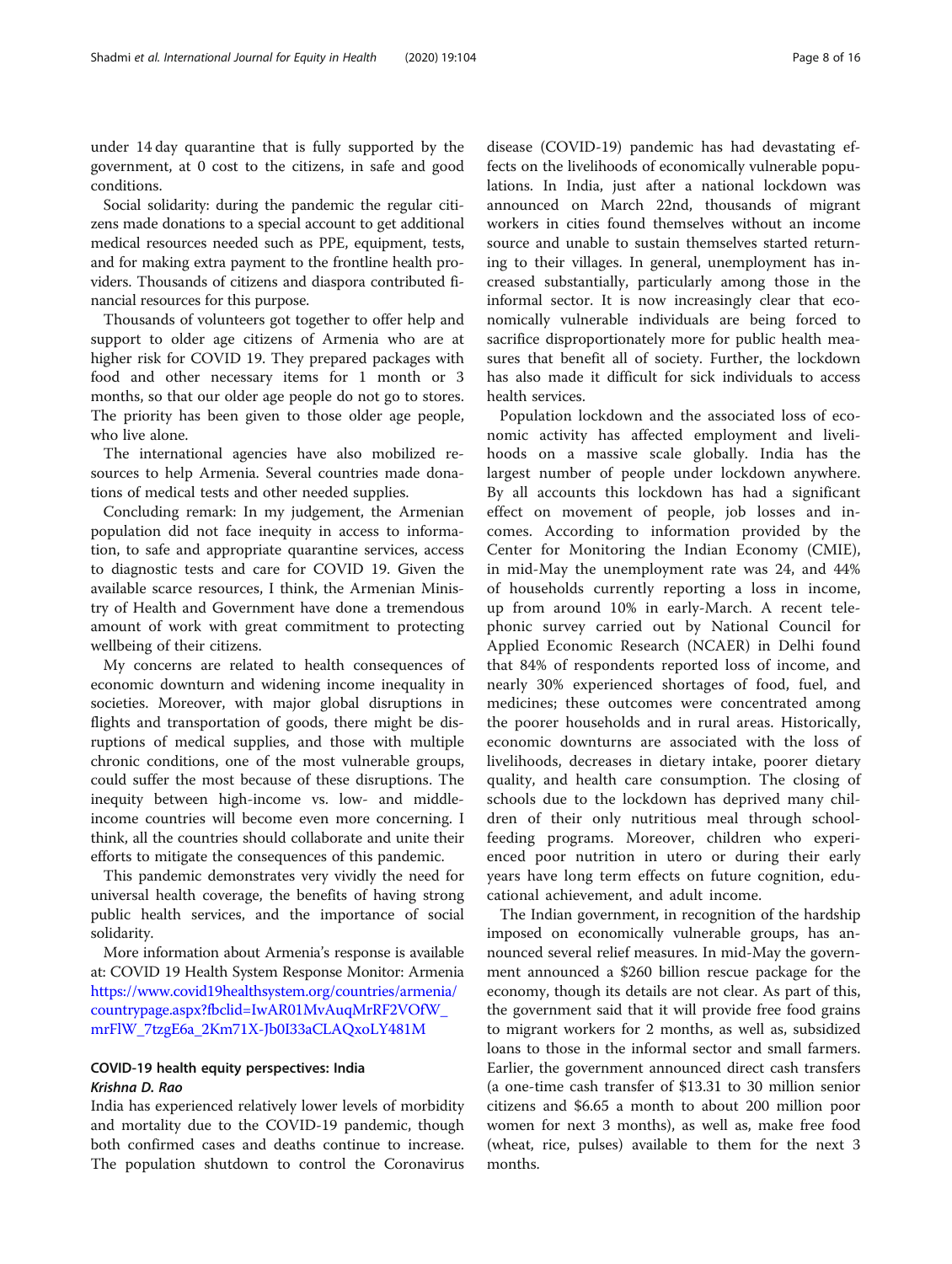While the relief measures announced by the government are important and significant, it's important to be cautious. The effectiveness of these safety nets will depend on the adequacy of the relief package, how well they reach the neediest groups, and efficiencies in delivery system. It is well known that safety net programs in India are generally inefficient and often miss the poorest. Secondly, it is important to note that these are one-off relief measures intended only for a short period of time. The economy will take some time to recover and the associated deprivation will linger long after the pandemic is over. Critically, the economic and health deprivation caused by COVID-19 will have long term effects. For example, pregnant women and young children who have experienced illness and/or poor nutrition in this period will likely suffer long term effects its terms of reduced cognition, educational achievement, and adult income.

Epidemics have been particularly harsh on the economically vulnerable. One of the most powerful articulations of this was by Rudolf Carl Virchow, a prominent German biomedical scientist of the nineteenth century, who writing about Typhus outbreak in Upper Silesia (in Poland) remarked that the "population had no idea that the mental and material impoverishment to which it had been allowed to sink, were largely the cause of its hunger and disease, and that the adverse climatic conditions which contributed to … the sickness of its bodies, would not have caused such terrible ravages, if it had been free, educated and well-to-do." Governments need to prioritize the economic security of those affected by corona virus control policies, as much as, ensuring that health systems are adequately resourced to manage the COVID-19 outbreak.

#### COVID-19 health equity perspectives: Guatemala Ana Lorena Ruano

The Guatemalan government has provided a weak and incoherent response to the threat of COVID-19 leaving, once again, the most vulnerable and marginalized populations even more unprotected. Although several weeks have passed since the first case of COVID-19 was identified, the government and public health authorities refuse to release detailed information about the numbers of cases, number of tests carried out, and their distribution. They are also unclear about the links between identified community cases, with negligible levels of contact tracing. Additionally, the Guatemalan army has been deployed to create barriers around communities that have a community case identified, and do not allow food or any resources inside. This will inevitably lead to the loss of human life among the most vulnerable and poor populations.

Incoherent policies aimed at protecting the interest of the business interests of the Guatemalan chamber of

commerce (CACIF) have caused much confusion over curfews, medicine, correct reporting behavior, and most importantly, how to treat those identified as testing positive for COVID-19. Neighbors stormed the house of a women and her five-year-old child in Escuintla, with the intent to lynch them for bringing the disease into their community [[41](#page-15-0)].

Weak health system responses have only increased the precarious situation of Guatemalans. With less than 400 intensive care beds, and fewer 50 respirators, the country is woefully unprepared for the wave of cases that will arise in the following weeks. Two reference hospitals had already collapsed in the first half of May, long before the pandemic hit its peak in the country. As a response, the president and physician Dr. Alejandro Giammattei, has alternatively referred to the virus as a simple flu, as something that would disappear as the country's temperatures rose, and later as a matter of personal responsibility. It is unreal to believe that a Guatemalan citizen can maintain social distancing when the government forces essential businesses to open during very restricted hours, does not provide the social and economic support that is needed, and changes the policies and rules around the curfews almost daily.

Despite strict rules, life in Guatemala City remains pretty much the same: long hours spent in traffic and crowded streets, with authorities being lenient with the curfew on pay days and reports of drunken congressmen and police officers disregarding social distancing orders.

The presidential decree that closed down public transport left hundreds of thousands of Guatemalans that live in rural areas and small hamlets without communication to the outside world. With no trucks or busses, food has quickly become scarce and prices have hiked. In addition, the closing of the schools also limits the ability of many families to secure even one meal a day for themselves or the children. This is a country were 54% of the U5 children are chronically malnourished, and where almost 80% of indigenous people are poor. As of May 15, 2020, malnutrition had tripled among U-5 children.

Guatemala agreed to become a "third safe country" for the United States, and the country is expected to host the asylum seekers that are fleeing the same conditions of violence, structural poverty, and exclusion that caused them to flee in the first place. In addition, the US has not stopped deportations and outside reports indicate that about 75% of deportees test positive for COVID-19 [[42\]](#page-15-0). Many have not been allowed to return to their communities and when they do, they are run out. This puts many families at increasingly and alarmingly high rates of vulnerability as they stop receiving remittances from abroad and are unable to have this breadwinner working in their land.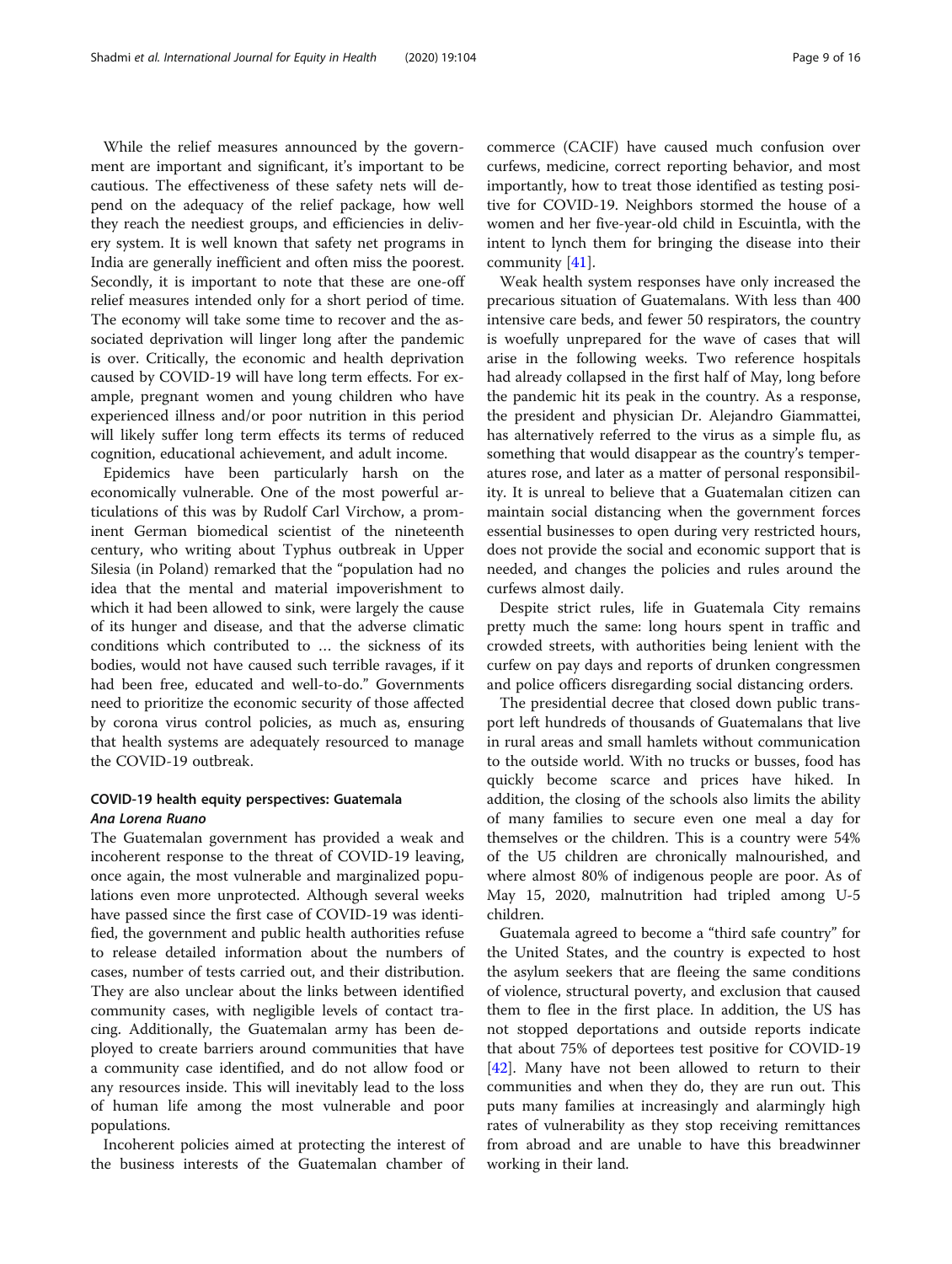The opposition has demanded explanations from the government and the Ministry of Health. During a hearing held before the identification of the first COVID-19 case in the country, MoH authorities were asked to present their strategy. In response, a vice-minister of health reported that there was no formal plan to deal with the COVID-19 threat because "Guatemala is a land loved by God". When an openly gay congressman demanded explanations from the president, the nonpracticing physician, Dr. Giammattei responded using vulgar and homophobic remarks, and declined to give more information. Since then, the MoH has reported that numbers are low because "God's finger is on Guatemala".

A multimillion-dollar relief package was intended to help small businesses, individual families and people in the informal economy, which represents about 70% of the Guatemalan workforce. However, after the CACIF lobby, these measures where changed to benefit large businesses and banks, and the president vetoed the bill meant to provide relief from eviction and from basic services like water, internet and electricity being cut off. Municipal governments were asked to identify which informal workers are worthy of the government subsidy, and reports from human rights defenders show what was expected: these lists of workers are highly politized and only carried out in areas where the president has support from municipal authorities. This has great implications for local grassroots associations, many of which face considerable pushback from their local governments. The subsidy will be used as a political tool to benefit supporters and punish dissenters. In addition, only people with electricity in their homes will receive the family help.

Guatemala, like the rest of the northern triangle in Central America, is set to become a killing field. With no health system resources, weak and incoherent government policies, and authorities interested in serving the economic elite over the poorest and most vulnerable of Guatemalans, there is little hope that the death toll will not be in the thousands.

### COVID-19 health equity perspectives: USA Leiyu Shi

The high volume of coronavirus cases the U.S. is now facing, coupled with shortages in medical equipment and supplies, demonstrate the chilling consequences of neglecting public health and preparedness in fighting against pandemics such as COVID-19 and the disconnect between public health and healthcare delivery. Lack of preparation and lackadaisical attitude towards the outbreak led to an inability to take action early on. The U.S. is now the country with the most COVID-19 cases and deaths in the world, despite having weeks and even months to prepare.

Ensuring the safety and well-being of vulnerable populations during the COVID-19 pandemic has presented a big challenge. These include the impoverished, the disabled, refugees, minorities, the uninsured, and other marginalized communities who have historically paid the highest prices in terms of health and welfare during infectious disease epidemics. They face significant challenges in gaining access to equitable care and staying economically and socially stable during a pandemic. Because of their higher rates of chronic disease, they are also at higher risk of developing severe symptoms if they contract the virus. Many vulnerable individuals do not receive paid sick leave or any type of paid leave that would make caring for a sick family member or a child home from school economically viable. Others may have lost their jobs as a consequence of the pandemic, making it more difficult to access quality, nutritional food, and safe, affordable housing [\[43\]](#page-15-0).

COVID-19 cases have skyrocketed among vulnerable populations. In Chicago, for instance, African Americans account for over 50% of all COVID-19 cases. The infection rate in predominantly black counties in the U.S. is also over three times that of predominantly white counties [[2\]](#page-14-0). The Native American population is also at severe risk – the Navajo Nation currently has more per capita cases of COVID-19 than any state in the country. With high rates of chronic disease, shortages of medical personnel, and poor access to basic necessities such as running water, Doctors Without Borders has dispatched a team to help mitigate the unfolding Navajo health crisis. This international humanitarian organization, which typically works in war-torn regions around the world, has never sent teams to the U.S. prior to COVID-19 [[44](#page-15-0)].

Additionally, America's homeless population faces major problems with regard to access to health care and an elevated risk of community transmission [\[45](#page-15-0)]. The uninsured also face significant barriers in accessing care since they have no established provider-patient relationship or health care network. America's 2.3 million prison population further presents a challenge. Correctional facilities do not have the medical capabilities to treat those who fall seriously ill from COVID-19; prison health care systems are also generally understaffed and ill-equipped to handle a surge in patients  $[46]$ . A high prevalence of chronic disease and elevated risk of transmission from being in such close, enclosed quarters make these facilities high-risk breeding grounds for virus transmission [\[47\]](#page-15-0).

In terms of testing and treatment costs, major insurance companies have waived copays for those insured [[48\]](#page-15-0). For the uninsured, the federal government has agreed to pay doctors and hospitals at Medicare reimbursement rates for treating COVID-19 patients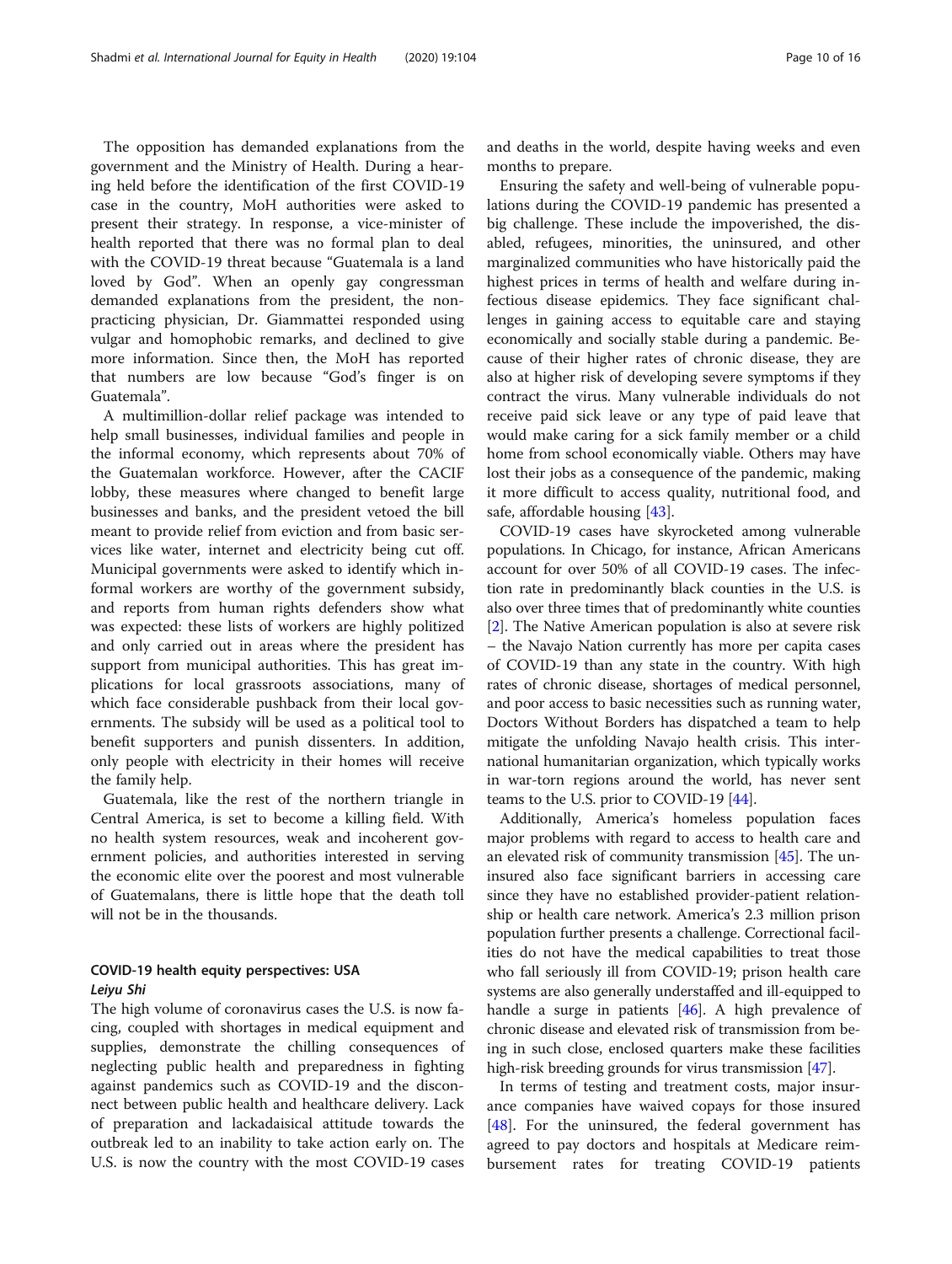provided that they accept the payment as full (in order words, they cannot ask patients to pay for the difference) [[49\]](#page-15-0). For businesses, and in particular small business and those unemployed due to COVID-19, the U.S. Congress has so far passed four pieces of legislation. The Coronavirus Preparedness and Response Supplemental Appropriations Act provides \$8.3 billion in emergency funding to federal agencies [\[50](#page-15-0)]. The Families First Coronavirus Response Act provides paid sick leave, tax credits, free COVID-19 testing and expansions to food assistance, unemployment benefits, and Medicaid funding [[51\]](#page-15-0). The third bill, the Coronavirus Aid, Relief, and Economic Security Act (CARES), is a \$2.2 trillion stimulus package that includes loan programs for businesses, increased unemployment insurance, health care funding, direct payments to adults under a certain income threshold, and state/local aid [\[52\]](#page-15-0). An additional \$484 billion relief package for small businesses and hospitals was passed at the end of April [\[53](#page-15-0)]. Further legislative action is continuing.

To bridge the gap between public health and health care delivery, the federal government set up the COVID-19 Task Force headed by the Vice President. Along with FEMA (Federal Emergency Management Agency) the Task Force is in charge of leading the nation's public health response and securing resources to distribute to states [[54](#page-15-0)]. FEMA is also helping lead the Army Corps of Engineers in setting up emergency medical infrastructure and the Department of Transportation in supporting supply chains [[55\]](#page-15-0).

To enhance production of Personal Protective Equipment (PPE), the Trump administration has invoked the Defense Production Act (DPA), which allows the federal government to order the domestic production of necessary equipment in times of crises. The DPA has so far been used to command domestic companies to produce crucial equipment including ventilators, masks, and testing swabs. The Department of Defense has started handing out federal funding contracts to boost such production [[56](#page-15-0)]. To address local shortage in health system capacity, the federal government has enlisted the U.S. military to assist state and local governments. The military's two hospital ships have been dispatched to New York and California, respectively, to provide extra beds and facilities; all states have also activated the National Guard. The Army Corps of Engineers has been dispatched to multiple states to construct temporary COVID-19 hospitals. Army field hospitals are also being deployed across the nation to provide additional care [\[52\]](#page-15-0).

## COVID-19 health equity perspectives: Israel

## Efrat Shadmi, Sivan Spitzer-Shohat, Inbal Faran-Perach

Israel has universal health coverage through its National Health Insurance (NHI) law with four health funds

operating as insurers and providers of services and a mix of government, public, private and health-fund owned and operated hospitals. A relatively quick governmental response to the COVID-19 threat, in terms of border closures and stay-at-home recommendations is considered to have helped Israel achieve relatively low confirmed cases and death rates to date (1901 cases/1 m population and 29 deaths/1 m population as of May 10th). Early on, the Israeli healthcare response has mainly relied on Magen David Adom (MDA, Israel's national, ambulance and blood bank service) for performing testing, general hospitals which have almost all opened or built new designated COVID-19 units, and the four health plans which have all launched a primary care response for remote monitoring of low acuity patients. Health plans are charged with overseeing care to COVID-19 patients who are confined to their home or are transported (by the MDA) to designated hotels, currently constituting about 2/3 of all known cases. Such a widespread primary care response is called for especially given the limited hospitalization capacity, with a severe shortage of hospital beds (2.2/1000 compared to 3.6/ 1000 OECD average).

Yet, despite universal healthcare coverage and a universal response coordinated by the Ministry of Health (MoH), a need for tailored approaches to population groups in the geographic and social periphery of Israel, is evident. One such group is that of religious Ultra-Orthodox Jewish populations. In some areas these groups have the highest infection rates due to a mix of risk factors, including low socio-economic status, crowded living conditions, minimal exposure to media platforms, and reliance on instructions from religious leaders who have not all conformed to governmental orders early on. Social distancing is anathema to the Orthodox Jewish communal way of life, and the government action of closing places of worship and study for the first time in the country's history led to some early on opposition. Efforts to address COVID-19 among some of the ultra-religious populations require not only culturally tailored messaging but also culturally appropriate designated care facilities that can address religious needs such as dietary restrictions. Although a late response, the MoH together with other government authorities have invested great efforts to create the appropriate messaging as well as convene religious leaders and recruit their support by presenting data on contagion in synagogues for example. A recent commentary by Waitzberg and colleagues further details the unique needs of Ultra-Orthodox Jewish populations in Israel and the response to meet those needs [[57](#page-15-0)].

A unique approach is also required in order to meet the needs of people from Arab minority groups (constituting about 20% of the Israeli population). Main public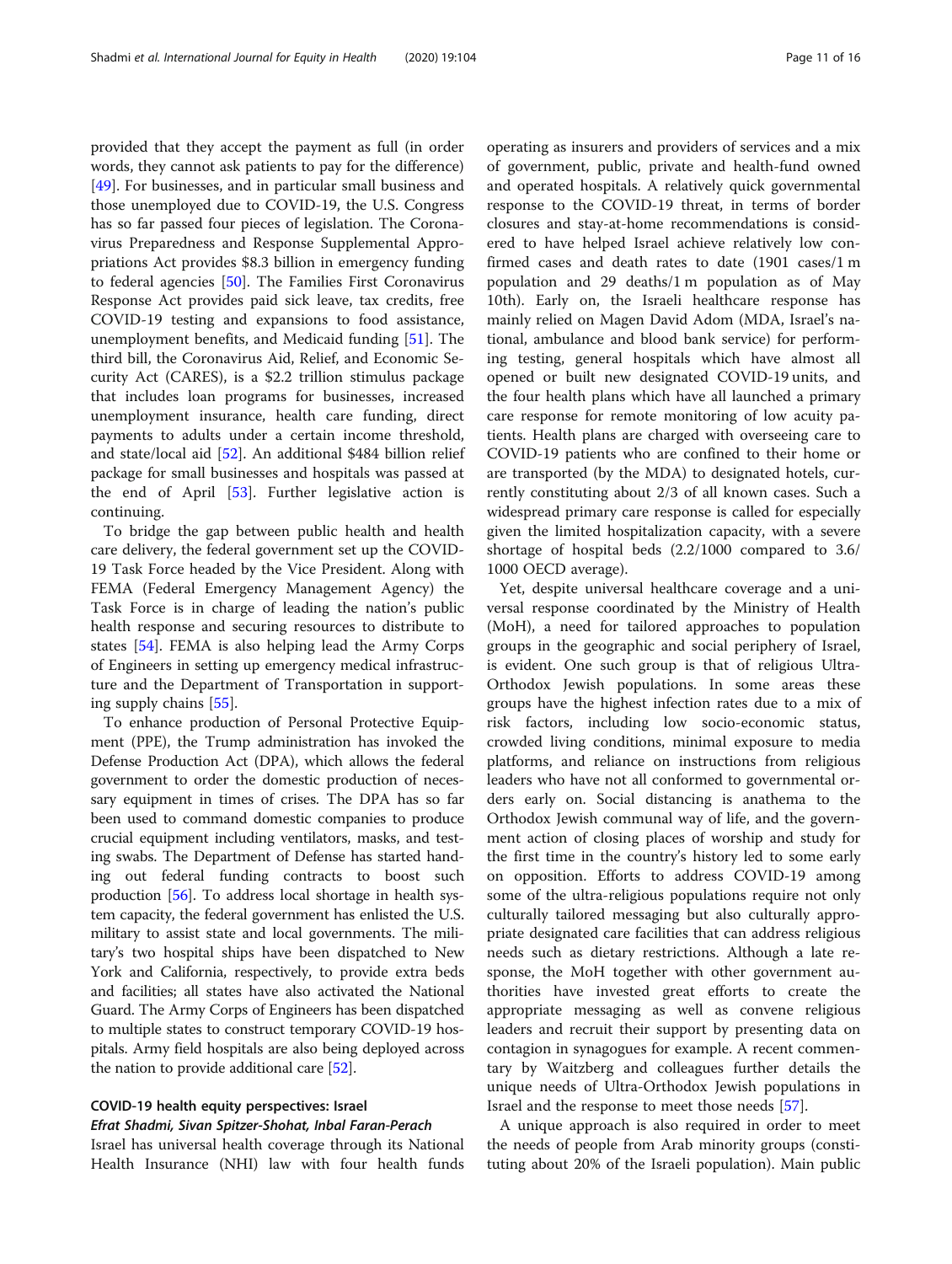health communication efforts have been slow in providing linguistically and culturally tailored messages addressing unique cultural phenomenon such as lack of taking tests due to the perception, by some, that contracting the virus is shameful. In Israel's northern periphery, of which the Arab speaking communities constitute 54% of the population, efforts to educate and spread culturally tailored messaging have been led through a community-based coalition of municipalities and NGOs. These include creating a central emergency response center for the Arab sector, creating a linked-up network of health and social welfare platforms, and recruiting respected Arab healthcare professionals to assist in educating the public. The response center together with MoH and health funds, are increasing their educational efforts with the aim of preventing an outbreak among the Muslim communities with the current month of Ramadan. An additional consideration during COVID-19 in the Arab population is the markedly high prevalence of chronic morbidity, especially those which are already proven risk factors for serious COVID-19 morbidity such as diabetes, smoking, chronic lung disease, and autoimmune disease. This will require a response to assist the overstretched and challenged healthcare providers in their ability to provide care and support and presage an impending crisis of backlog neglected non-COVID-19 disease and social support.

Other unique populations requiring specific consideration are those of non-citizens (mainly refugees and foreign workers), totaling about 250,000 people  $({\sim} 3\%$  of the population in Israel). Non-citizens are not covered under the NHI law and therefore face significant barriers in access and provision of medical care (with the exception of some coverage to non-citizen children). These include financial, transportation, linguistic and cultural barriers, as well as fear of utilization of formal services due to suspicion of authorities. As part of the response to COVID-19, the Israeli MoH put together a team of representatives from non-citizen representative organizations and NGOs caring for non-citizens and issued clear instructions to all health funds and hospitals regarding the requirement to provide non-citizens COVID-19 tests and treatments at no point-of-care cost and without involving immigration officials. A COVID-19 test station was opened at a south Tel Aviv location, a concentrated living area of non-citizens. NGOs have also begun translating and distributing MoH COVID-19 messages in several languages, including Tigrinya and Thai.

Finally, among the many types of unique populations suffering from the larger societal effects of COVID-19, in Israel and worldwide, are the societally marginalized people in prostitution. Amongst other restrictions, the current lockdown measures in Israel also included closure of two mobile clinics that since 2008 have been treating people in prostitution and providing specific medical and social responses regarding sexual health, sexually transmitted diseases and gynecological care. As prostitution in Israel is illegal, brothels operate under the radar and therefore are also not part of the awareness of COVID-19 transmission detection efforts, leaving the vulnerable sex worker populations at an even greater risk.

## COVID-19 health equity perspectives: Australia Elizabeth Sturgiss, John Furler

During non-pandemic times, there are many drawbacks to living on an island that is remote from many of the major cities in the world. However, a combination of our remoteness, early border closures, and strict distancing measures, has meant that by mid-May Australia had only 6989 confirmed cases with 98 deaths [\[58](#page-15-0)]. Australia has also had high levels of testing per head of population with over 943,500 tests conducted (mid-May 2020) [\[58](#page-15-0)], with testing initially limited to travelers or contact with a confirmed case, but now anyone with respiratory symptoms or a fever of unknown cause is encouraged to be tested.

Australia has had universal healthcare since 1975 [[59](#page-15-0)] so testing and treatment for coronavirus are available to all citizens and permanent residents. Alongside Medicare, Australia has a private health system that performs more than 50% of elective surgery cases. Temporary visa holders, including international students, are not covered by Medicare and must hold personal, private healthcare insurance. General practice delivers the majority of primary care and prior to the pandemic, practitioners have been able to charge a gap payment at the point of care. Despite having universal healthcare, the inverse care law [[60\]](#page-15-0) is evident in Australia as demon-strated in mental healthcare prior to the pandemic [\[61](#page-15-0)]. For the COVID-19 response, the private healthcare system has been paid more than \$1 billion to provide facilities for quarantine and treatment [[62](#page-15-0)].

Australia's pandemic response has had a strong focus on access to ongoing comprehensive primary care through telehealth. The Federal government introduced new payments for consultations conducted by telephone or video consultation. The earliest package mandated no out of pocket cost to the patient, but later versions of the legislation have allowed clinicians to charge a gap payment to patients deemed "not vulnerable" to the virus. Incentive payments have also been introduced for general practitioners who do not charge gap payments for vulnerable patients. While telehealth is an essential part of Australia's COVID response to protect the healthcare workforce and patients, some of the equity is-sues associated with telehealth [\[63](#page-15-0)] are magnified when patients are living in lockdown. Lack of privacy, overcrowding and homelessness, poor access to devices and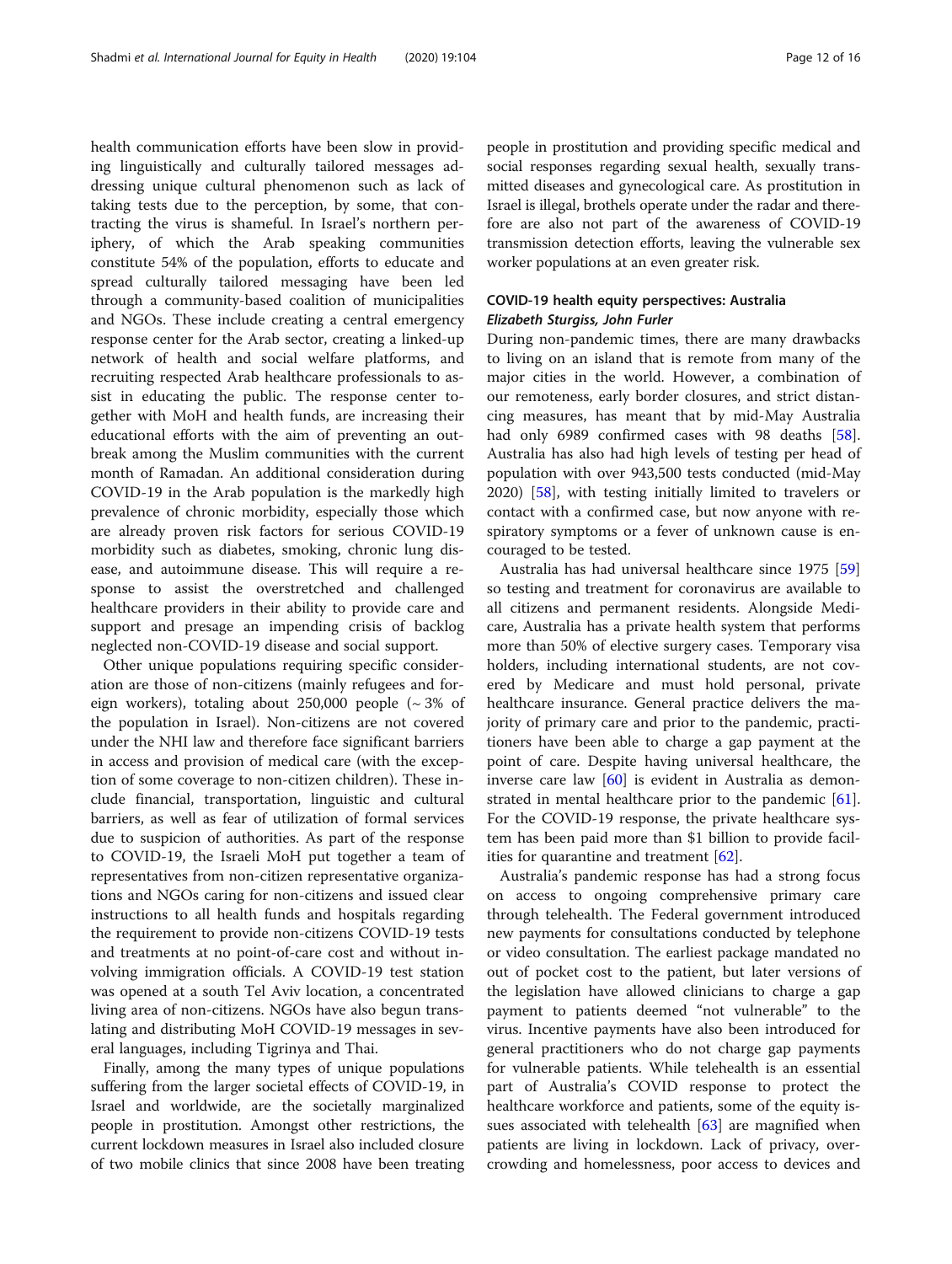high-speed internet, could mean that patients will not benefit equally from this new form of service provision. Monitoring of access across different socioeconomic areas will be important for assessing the equity of the telehealth response.

The effects of ongoing colonisation of Aboriginal Torres Strait Islander populations is reflected in the higher rates of chronic disease and increased likelihood of living in overcrowded houses. The unique vulnerability of Indigenous communities has been recognised [[64](#page-15-0)] and Australia will deploy the first rapid SARS-CoV-2 PCR tests to Indigenous regional and remote communities. This will allow for evacuation and/or re-housing in the event of an outbreak.

Access to appropriate and quality housing is a significant equity issue in the Australian pandemic response. In recent years, there has been an increase in the numbers of people living in unstable housing situations due to rapidly increasing rental prices and low public housing stock [[65\]](#page-15-0). The federal government declared a sixmonth moratorium on all evictions, but this is yet to be passed into legislation by most state governments [\[66](#page-15-0)]. State governments are also piloting homelessness initiatives including hotel accommodation and expanding crisis accommodation, but the numbers of people who can be accommodated are inadequate. It is recognised that people on the streets and in overcrowded accommodation will be disproportionately affected by an increase in coronavirus infections [\[67](#page-15-0)].

The unemployment rate in Australia will reach 10% due to the shutdown of businesses to control the spread of infection [\[61](#page-15-0)]. The federal government recently launched a six-month wage subsidy scheme – "Job-Keeper" – to assist people who had been made redundant or lost casual hours due to the pandemic. The payments are given to businesses who are then required to keep the person employed and pass on the payment. Almost one million Australians have lost their job with young people over-represented. The arts and entertainment sector has reported that many of the workers in their industry will ineligible for JobKeeper payments. Those who are ineligible will be able to apply for unemployment benefits that have also been increased and people on benefits have also received a \$750 cash payment. The increases in welfare payments are the largest seen in the history of Australia's social support system and highlight the need for a universal basic income guarantee.

### COVID-19 health equity perspectives: Colombia Manuela Villar Uribe

Colombia is a High Middle-Income country that has invested steadily in the development and reach of its healthcare system, currently reaching over 96% of its legal residents with a comprehensive health insurance system [\[68](#page-15-0)]. The system is divided into two interconnected subsystems for those with the ability to contribute a percentage of their income (the Contributory Regime) and those in the informal sector or with income below a poverty threshold, who do not pay contributions to their insurance (the Subsidized Regime). The insured, regardless of income, age, gender or geographic location within the country are entitled to nearly all health services they will require with the exception of technologies without proven efficacy and cosmetic surgeries. Services are coordinated by private or semi-private insurers who, with a per-capita allocation from a nationally pooled fund are required to purchase services from public or private health care providers. The system was designed to ensure the equitable distribution of health services across the population and evidence suggests that although there are great achievements, inequalities in access to and quality of care persist [\[68](#page-15-0)–[70\]](#page-15-0).

With a strong health system and a clear understanding of the COVID-19 circumstances as a both a health and an economic crisis, Colombia has embarked on innovative measures that aim to reduce the impact on inequality in the country. After initiating a national-level lockdown in the last week of March, the National Government began to implement key measures to reduce the economic impact on lower income and minority populations by distributing boxes of food supplies, targeting an income payment/subsidy of approximately US\$20 per family, increasing the number of beneficiaries in the conditional cash transfer program and facilitating tax returns for small companies and self-employed tax payers. Along with the efforts to increase availability of hospital beds and testing facilities, the health sector has implemented innovative ideas such as the provision of home-based care and telemedicine for higher-risk groups, with the aim of reducing their unnecessary contact with the health system, the development of task-shifting strategies to allow lower cadre health workers to provide basic but essential primary health care services [\[71](#page-15-0)], the rapid but streamlined facility licensing procedures for the use of nonhospital facilities for care provision to ensure quality service delivery, bonus payments for healthcare workers and importantly, a cash payment to low income persons infected by COVID-19 [\[72](#page-15-0)].

It is too early to know what the impact of the economic/social and health sector policies will have on inequalities in Colombia, however, a few factors that have not been directly addressed by recent policies could prove to be continuing challenges. A first major challenge is the over 1 million poor Venezuelan migrants that have entered the country in the past years of which a large percentage have no access to formal ambulatory health services or insurance protection [\[73](#page-15-0)]; these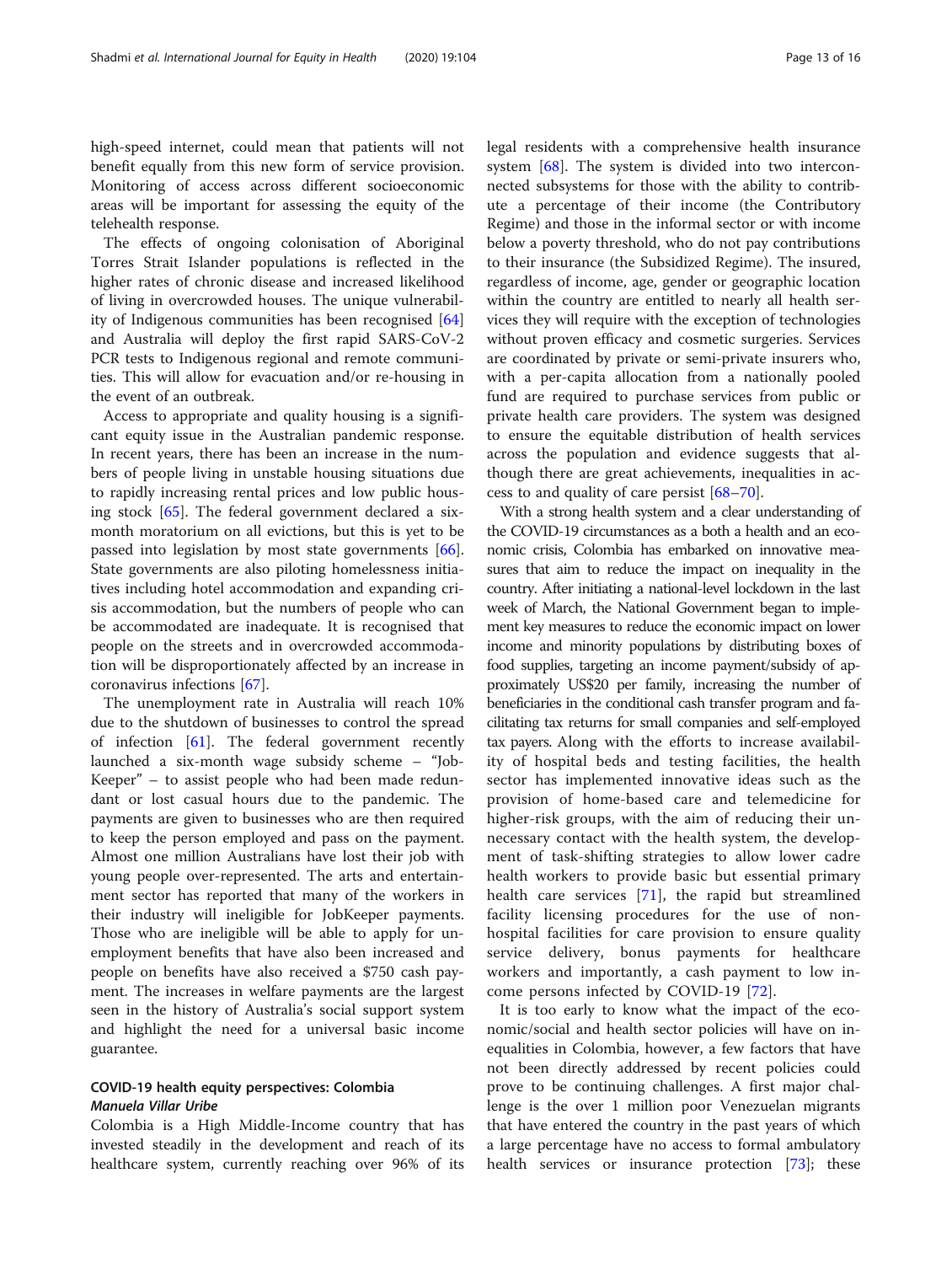migrants are likely to suffer from a greater health and economic impact of these crises. A second factor is the large number of (more than 120,000) and levels of crowding of imprisoned population in Colombia (more than 50%), a remnant of the recently ended war [\[74](#page-15-0)], that creates great vulnerability to contracting the virus for this population. A third factor is the unaddressed inequalities in health service provision that have become endemic to the health system; inequalities in access across different wealth quintiles, inequalities in quality of care and inequalities in the realization of health care rights [[68](#page-15-0)–[70\]](#page-15-0).

## COVID-19 health equity perspectives: Belgium Sara Willems

Belgium has a fee-for-service health care system with a complementary patient list system at the level of primary care (67% of all Belgians is inscribed on a patient list), free choice of GP and direct access to secondary care. Primary health care plays an important role in the detection and the initial care of patients suspected of COVID-19. Patients with respiratory problems and/or fever are asked to contact their GP by phone. He/she does an intake interview and either reassures the patient when no COVID infection is suspected or gives advice on how to deal with the disease from home when a mild infection is suspected. Patients with more severe complaints are referred to a community-based triage point where general practitioners on-duty perform a physical examination and do technical investigations if the equipment to do so is provided in the triage facility: PO2 (always possible), CRP measurement (usually possible), RX thorax (rarely possible). Patients who need more intense treatment are send to hospital, following a region-wide triage and referral protocol. Patients recovering at home are followed up by their GP trough online and/or phone consultations.

Introducing this two-step primary care based approach allows not only for an efficient use of health care resources by decreasing importantly the burden of unnecessary use of the hospital emergency departments. It also reduces inequity in the detection of COVID patients, the initial care and the follow-up of the positive patients. Hence, all patients have access to the GP, to the triage centre and to the hospital. However, despite this universal accessible health care system some vulnerable groups experience major problems. First, the government communication on the measurements taken including this two-step procedure does not or hardly reach some vulnerable population groups: people not speaking one of the native languages, people with mental disorders or with limited health literacy, and homeless patients. Information is often focused on the white middle class and is too complex or does not take into account the difficult social circumstances in which some of these patients live. Because of lacking information in other languages than the national languages, some patients with a migration background turn to the available information from their home country resulting sometimes in behavioral patterns not conform the national guidelines regarding e.g. social distance but also health care use, making them vulnerable for social blaming. Some initiatives were therefore taken to translate health promotion materials and many practices actively reach out to vulnerable patients or invest in active follow-up procedures. This often time-consuming work is not remunerated in the fee-for-service system. Secondly, some patients, such as many of the homeless patients, do not have a fixed GP and experience therefor problems in accessing the health care system since direct access to the hospital is discouraged. Thirdly, although health care personnel is doing everything they can to provide health care to all who need it, it is unclear what the longterm financial consequences will be of hospitalization. Many patients, especially those without a voluntary hospitalization insurance and those who became jobless, fear personal bankruptcy. Even in a high income country with a strong welfare system such as Belgium the impact of becoming a COVID-19 patient might therefor largely contribute to inequity in health. Additionally, this gap might also be aggravated by the social differences in access to education (having access to computer at home to follow lessons …), in the ability to find a new job in a difficult economic context, and in the resilience to deal with multiple problems following the COVID pandemic on top of the already difficult social context in which many of our vulnerable population groups live.

#### Acknowledgements

Not applicable.

#### Authors' contributions

Each author wrote their country's case study. ES and ALR reviewed the entire manuscript for clarity and consistency and ES has written the introduction. The author(s) read and approved the final manuscript.

#### Funding

Not applicable.

#### Availability of data and materials

Not applicable.

#### Ethics approval and consent to participate Not applicable.

#### Consent for publication

Not applicable.

#### Competing interests

The following authors serve on the editorial board of the IJEqH: ES and LS: co-editors in chief; ALR: managing editor; PH, CO, VP, KDR, SSS, MVU, and SW are associate editors.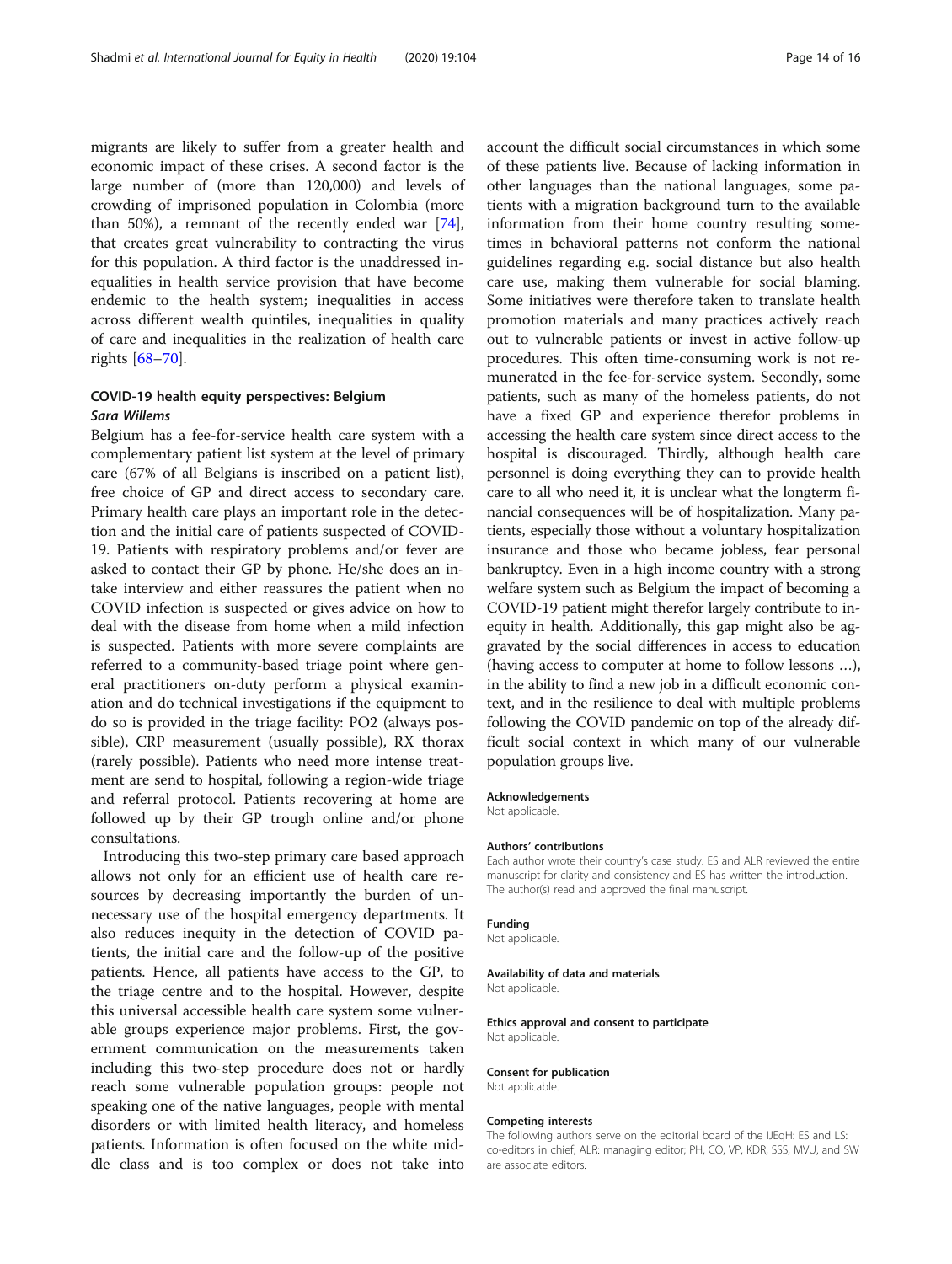#### <span id="page-14-0"></span>Author details

<sup>1</sup>The Cheryl Spencer Department of Nursing, Faculty of Social Welfare and Health Sciences, University of Haifa, 31905 Mount Carmel, Israel. <sup>2</sup>School of Public Health, Fudan University, Shanghai, PR China. <sup>3</sup>Health Collective Institute, Federal University of Bahia, Salvador, Brazil. <sup>4</sup>The mobile clinic for minimizing prostitution damages, Ministry of Health, Haifa, Israel. <sup>5</sup>"Ve'ahavta" clinic, for refugees and non-citizenship people, Nesher, Israel. <sup>6</sup>Department of General Practice, Faculty of Medicine, Dentistry and Health Science, The University of Melbourne, Melbourne, Australia. <sup>7</sup> Department of Health Policy and Management, School of Public Health, University of Zambia, Lusaka, Zambia. <sup>8</sup>Chr. Michelsen Institute, Bergen, Norway. <sup>9</sup>Bergen Centre for Ethics in Priority Setting (BCEP), University of Bergen, Bergen, Norway. <sup>10</sup>Faculty of Medicine, Chulalongkorn University, Bangkok, Thailand. <sup>11</sup>National Health Foundation, Bangkok, Thailand. <sup>12</sup>The Equity Initiative, CMB Foundation,<br>Bangkok, Thailand. <sup>13</sup>Department of Clinical, Umeå University, Umeå, Sweden. <sup>14</sup>Gerald and Patricia Turpanjian School of Public Health, American University of Armenia, Yerevan, Armenia. 15Department of International Health, Johns Hopkins University, Baltimore, USA. <sup>16</sup>Center for the Study of Equity and Governance in Health Systems, CEGSS, Guatemala City, Guatemala. 17Center for International Health, University of Bergen, Bergen, Norway. <sup>18</sup>Health Policy and Management, Bloomberg School of Public Health, Johns Hopkins University, Baltimore, USA. <sup>19</sup>The Azrieli Faculty of Medicine, Bar-Ilan University, Zefat, Israel. 20Department of General Practice, Monash University, Melbourne, Australia. 21International Health Policy Program, Ministry of Public Health, Nonthaburi, Thailand. 22Division of Epidemiology, Department of Disease Control, Ministry of Public Health, Bangkok, Thailand. <sup>23</sup>Bloomberg School of Public Health, Johns Hopkins University, Baltimore, USA. <sup>24</sup>Faculty of Medicine and Health Sciences, Department of Public Health and Primary Care, Ghent University, Ghent, Belgium.

#### Received: 29 May 2020 Accepted: 10 June 2020 Published online: 26 June 2020

#### References

- 1. Dorn AV, Cooney RE, Sabin ML. COVID-19 exacerbating inequalities in the US. Lancet. 2020;395(10232):1243–4. [https://doi.org/10.1016/S0140-](https://doi.org/10.1016/S0140-6736(20)30893-X) [6736\(20\)30893-X.](https://doi.org/10.1016/S0140-6736(20)30893-X)
- 2. Yancy CW. COVID-19 and African Americans. JAMA. 2020. [https://doi.org/10.](https://doi.org/10.1001/jama.2020.6548) [1001/jama.2020.6548](https://doi.org/10.1001/jama.2020.6548).
- 3. Behzadifar M, Ghanbari MK, Bakhtiari A, et al. Ensuring adequate health financing to prevent and control the COVID-19 in Iran. Int J Equity Health. 2020;19(1):61. [https://doi.org/10.1186/s12939-020-01181-9.](https://doi.org/10.1186/s12939-020-01181-9)
- 4. Hopman J, Allegranzi B, Mehtar S. Managing COVID-19 in low- and middleincome countries. JAMA. 2020;323(16):1549–50. [https://doi.org/10.1001/jama.](https://doi.org/10.1001/jama.2020.4169) [2020.4169](https://doi.org/10.1001/jama.2020.4169).
- 5. WHO and European Investment Bank strengthen efforts to combat COVID-19 and build resilient health systems to face future pandemics. [https://](https://www.who.int/news-room/detail/01-05-2020-who-and-european-investment-bank-strengthen-efforts-to-combat-covid-19-and-build-resilient-health-systems-to-face-future-pandemics) [www.who.int/news-room/detail/01-05-2020-who-and-european-investment](https://www.who.int/news-room/detail/01-05-2020-who-and-european-investment-bank-strengthen-efforts-to-combat-covid-19-and-build-resilient-health-systems-to-face-future-pandemics)[bank-strengthen-efforts-to-combat-covid-19-and-build-resilient-health](https://www.who.int/news-room/detail/01-05-2020-who-and-european-investment-bank-strengthen-efforts-to-combat-covid-19-and-build-resilient-health-systems-to-face-future-pandemics)[systems-to-face-future-pandemics.](https://www.who.int/news-room/detail/01-05-2020-who-and-european-investment-bank-strengthen-efforts-to-combat-covid-19-and-build-resilient-health-systems-to-face-future-pandemics) Accessed 10 May 2020.
- 6. WHO, Addressing Human Rights as Key to the COVID-19 Response, [https://](https://apps.who.int/iris/bitstream/handle/10665/331811/WHO-2019-nCoV-SRH-Rights-2020.1-eng.pdf?sequence=1&isAllowed=y) [apps.who.int/iris/bitstream/handle/10665/331811/WHO-2019-nCoV-SRH-](https://apps.who.int/iris/bitstream/handle/10665/331811/WHO-2019-nCoV-SRH-Rights-2020.1-eng.pdf?sequence=1&isAllowed=y)[Rights-2020.1-eng.pdf?sequence=1&isAllowed=y.](https://apps.who.int/iris/bitstream/handle/10665/331811/WHO-2019-nCoV-SRH-Rights-2020.1-eng.pdf?sequence=1&isAllowed=y) Accessed 10 May 2020.
- 7. Poole DN, Escudero DJ, Gostin LO, Leblang D, Talbot EA. Responding to the COVID-19 pandemic in complex humanitarian crises. Int J Equity Health. 2020;19(1):41. <https://doi.org/10.1186/s12939-020-01162-y>.
- 8. Sharma V, Scott J, Kelly J, VanRooyen MJ. Prioritizing vulnerable populations and women on the frontlines: COVID-19 in humanitarian contexts. Int J Equity Health. 2020;19(1):66. <https://doi.org/10.1186/s12939-020-01186-4>.
- Carrieri D, Peccatori FA, Boniolo G. COVID-19: a plea to protect the older population. Int J Equity Health. 2020;19(1):72. [https://doi.org/10.1186/](https://doi.org/10.1186/s12939-020-01193-5) [s12939-020-01193-5](https://doi.org/10.1186/s12939-020-01193-5).
- 10. Vilar-Compte M, Pérez V, Teruel G, et al. Costing of actions to safeguard vulnerable Mexican households with young children from the consequences of COVID-19 social distancing measures. Int J Equity Health. 2020;19(1):70. [https://doi.org/10.1186/s12939-020-01187-3.](https://doi.org/10.1186/s12939-020-01187-3)
- 11. Chen T, Wang Y, Hua L. "Pairing assistance": the effective way to solve the breakdown of health services system caused by COVID-19 pandemic. Int J Equity Health. 2020;19(1):68. <https://doi.org/10.1186/s12939-020-01190-8>.
- 12. Meneses-Navarro S, Freyermuth-Enciso MG, Pelcastre-Villafuerte BE, et al. The challenges facing indigenous communities in Latin America as they

confront the COVID-19 pandemic. Int J Equity Health. 2020;19(1):63. [https://](https://doi.org/10.1186/s12939-020-01178-4) [doi.org/10.1186/s12939-020-01178-4.](https://doi.org/10.1186/s12939-020-01178-4)

- 13. Attipoe-Dorcoo S, Delgado R, Gupta D, Bennet J, Oriol NE, Jain SH. The Mobile health clinic model in the COVID-19 pandemic: lessons learned and opportunities for policy changes and innovation. Int J Equity Health. 2020; 19(1):73.
- 14. Andersen RM, Davidson PL. Improving access to care in America: individual and contextual indicators. In: Andersen RM, Rice TH, Kominski EF, editors. Changing the U.S. health care system: key issues in health services, policy, and management. San Francisco: Jossey-Bass; 2001. p. 3–30.
- 15. WHO Director-Generals remarks for G20 trade ministers. [https://www.who.](https://www.who.int/dg/speeches/detail/who-director-generals-remarks-for-g20-trade-ministers) [int/dg/speeches/detail/who-director-generals-remarks-for-g20-trade](https://www.who.int/dg/speeches/detail/who-director-generals-remarks-for-g20-trade-ministers)[ministers](https://www.who.int/dg/speeches/detail/who-director-generals-remarks-for-g20-trade-ministers). Accessed 10 May 2020.
- 16. Payments for treating COVID-19 covered by medical insurance, fiscal funds. Xinhua. [http://www.xinhuanet.com/english/2020-02/20/c\\_138802461.htm.](http://www.xinhuanet.com/english/2020-02/20/c_138802461.htm) Accessed 10 May 2020.
- 17. Rede CoVida. Ciência, Informação e Solidariedade. Painel Coronavírus. [Covid19br.org](http://covid19br.org). Accessed 10 May 2020.
- 18. World Bank. GINI index (World Bank estimate) Country Ranking. [https://www.](https://www.indexmundi.com/facts/indicators/SI.POV.GINI/rankings) [indexmundi.com/facts/indicators/SI.POV.GINI/rankings.](https://www.indexmundi.com/facts/indicators/SI.POV.GINI/rankings) Accessed 10 May 2020.
- 19. Funcia FR. Subfinanciamento e orçamento federal do SUS: referências preliminares Para a alocação adicional de recursos. Ciência & Saúde Coletiva. 2019;24:4405–15.
- 20. Associação de Medicina Intensiva Brasileira. Censo AMIB 2016 das UTIs Brasileiras. [https://www.amib.org.br/censo-amib/censo-amib-2016/.](https://www.amib.org.br/censo-amib/censo-amib-2016/) Accessed 10 May 2020.
- 21. Instituto Brasileiro de Geografia e Estatística. Perfil dos municípios brasileiros. Saneamento básico: aspectos gerais da gestão da política de saneamento básico: 2017. Rio de Janeiro: Instituto Brasileiro de Geografia e Estatística; 2018. [https://biblioteca.ibge.gov.br/visualizacao/livros/liv101610.pdf.](https://biblioteca.ibge.gov.br/visualizacao/livros/liv101610.pdf)
- 22. Brasil. Ministério da Saúde/Fiocruz. Ministério do Planejamento, Orçamento e Gestão/IBGE. Rio de Janeiro: Pesquisa Nacional de Saúde 2013; 2014. <https://biblioteca.ibge.gov.br/visualizacao/livros/liv91110.pdf>.
- 23. Associação Brasileira de Saúde Coletiva. Letalidade da Covid-19 na população negra pauta debate sobre raça e desigualdades. [https://www.](https://www.abrasco.org.br/site/outras-noticias/saude-da-populacao/letalidade-da-covid-19-na-populacao-negra-pauta-debate-sobre-raca-e-desigualdade-social-na-imprensa/46775/) [abrasco.org.br/site/outras-noticias/saude-da-populacao/letalidade-da-covid-1](https://www.abrasco.org.br/site/outras-noticias/saude-da-populacao/letalidade-da-covid-19-na-populacao-negra-pauta-debate-sobre-raca-e-desigualdade-social-na-imprensa/46775/) [9-na-populacao-negra-pauta-debate-sobre-raca-e-desigualdade-social-na](https://www.abrasco.org.br/site/outras-noticias/saude-da-populacao/letalidade-da-covid-19-na-populacao-negra-pauta-debate-sobre-raca-e-desigualdade-social-na-imprensa/46775/)[imprensa/46775/.](https://www.abrasco.org.br/site/outras-noticias/saude-da-populacao/letalidade-da-covid-19-na-populacao-negra-pauta-debate-sobre-raca-e-desigualdade-social-na-imprensa/46775/) Accessed 10 May 2020.
- 24. Coronavírus: no pior cenário, 10 mil presos podem precisar de UTI no Brasil. [https://noticias.uol.com.br/cotidiano/ultimas-noticias/2020/04/04/](https://noticias.uol.com.br/cotidiano/ultimas-noticias/2020/04/04/coronavirus-presos-infectados-subnotifcacao-sistema-prisional-do-brasil.htm) [coronavirus-presos-infectados-subnotifcacao-sistema-prisional-do-brasil.htm](https://noticias.uol.com.br/cotidiano/ultimas-noticias/2020/04/04/coronavirus-presos-infectados-subnotifcacao-sistema-prisional-do-brasil.htm). Accessed 10 May 2020.
- 25. Instituto de Pesquisa Econômica Aplicada (Ipea). Pesquisa estima que o Brasil tem 101 mil moradores de rua. [http://www.ipea.gov.br/portal/](http://www.ipea.gov.br/portal/index.php?option=com_content&view=article&id=29303) [index.php?option=com\\_content&view=article&id=29303.](http://www.ipea.gov.br/portal/index.php?option=com_content&view=article&id=29303) Accessed 10 May 2020.
- 26. Hussein J. COVID-19: what implications for sexual and reproductive health and rights globally? Sexual and reproductive health matters, vol. 28; 2020. p. 1.
- 27. Department of Disease Control. Corona Virus Disease (COVID-19) [https://](https://ddc.moph.go.th/viralpneumonia/eng/index.php) [ddc.moph.go.th/viralpneumonia/eng/index.php.](https://ddc.moph.go.th/viralpneumonia/eng/index.php) Accessed 18 May 2020.
- 28. Jongudomsuk P, Srithamrongsawat S, Patcharanarumol W, Limwattananon S, Pannarunothai S, Vapatanavong P, et al. The Kingdom of Thailand Health System Review, vol. 5. Manila: World Health Organization, Regional Office for the Western Pacific; 2015. p. 5.
- 29. Cameron EE et al. 2019 Global Health security index. Nuclear Threat Initiative, 2019 [https://wwwghsindexorg/country/thailand/.](https://www.ghsindex.org/country/thailand/) Accessed 18 May 2020.
- 30. Harkins B. Thailand Migration Report 2019. United Nations Thematic Working Group on Migration in Thailand; 2019.
- 31. International Labour Organization. Thailand: A regional example in social protection. ILO News, 2017. https://www.ilo.org/asia/media-centre/news/ WCMS\_606069/lang--en/index.html. Accessed 18 May 2020.
- 32. IOM. Rapid Assessment: COVID-19 Related Vulnerabilities and Perceptions of Non-Thai Population in Thailand. 2020. [https://thailand.iom.int/rapid](https://thailand.iom.int/rapid-assessment-covid-19-related-vulnerabilities-and-perceptions-non-thai-population-thailand)[assessment-covid-19-related-vulnerabilities-and-perceptions-non-thai](https://thailand.iom.int/rapid-assessment-covid-19-related-vulnerabilities-and-perceptions-non-thai-population-thailand)[population-thailand](https://thailand.iom.int/rapid-assessment-covid-19-related-vulnerabilities-and-perceptions-non-thai-population-thailand) Accessed 18 May 2020.
- 33. Tangcharoensathien V, et al. Health impacts of rapid economic changes in Thailand. Soc Sci Med. 2000;51(6):789–807.
- Mahase E. Covid-19: death rate is 0.66% and increases with age, study estimates. BMJ. 2020;369:1327.
- 35. Makoni M. Keeping COVID-19 at bay in Africa. Lancet Respir Med. 2020;8(6):553-4.